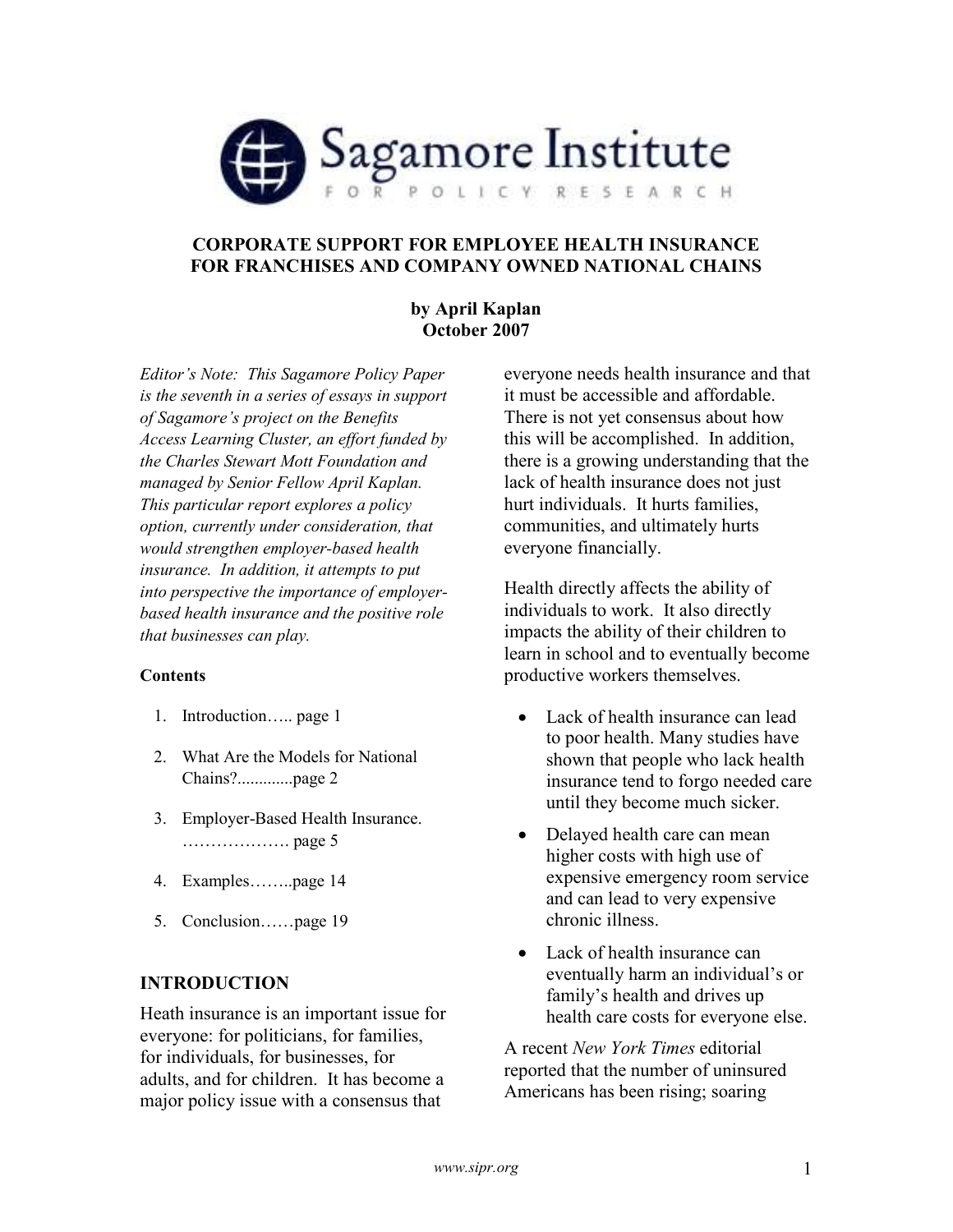health care costs have driven up premiums; employers have scaled back or eliminated health benefits; and hardpressed families have found themselves unable to purchase insurance at a reasonable price. The article stated that the main reason for the upsurge in uninsured Americans is that employment-based coverage continued to deteriorate. The writer reported that the number of uninsured Americans increased by 2.2 million, from 44.8 million in 2005 to 47.0 million in  $2006$ <sup>1</sup> While this was happening, Medicaid, the states' main public assistance health care program, had grown to about 16 percent of their budgets.

The growing number of uninsured, the overall impact on the nation's health, and the high cost of emergency care continue to garner national attention and strengthen the call for health care to be made available to all. There is not yet a consensus on how this will be accomplished nor how much support will be government's responsibility versus businesses' responsibility.

As the debate over health care intensifies, it is important to understand how and why employers are providing health insurance to employees.

Much attention is currently focused on the large number of uninsured individuals and families. This has led some to call for an expansion of government insurance (Medicaid/ SCHIP) and implementation of a single payer system. Others are concerned that such an expansion would lead to

"crowd-out" and actually reduce the use of employer-based health insurance.

This paper does not attempt to provide a comprehensive solution to the problem of the uninsured. Rather, it explores a policy option, currently under consideration, that would strengthen employer-based health insurance. In addition, it tries to put into perspective the importance of employer-based health insurance and the positive role that businesses can play.

This paper will also attempt to increase the level of understanding by describing several different types and configurations of employers. It will show the major different types of choices of employee health insurance that are available and in use by these employers.

# WHAT ARE THE MODELS FOR NATIONAL CHAINS?

# Franchises

Franchisees are simply entrepreneurs who have chosen to purchase a "proven" brand and marketing system from a franchisor. They are also known as chain stores. In addition to the brand name or trademark, franchises have a business model and a proven track record. Thus, opening a franchise does not require the market research that a new business usually requires. Franchisers usually have a corporate organization that provides support services to the franchisee. They help the franchisee to establish and run the franchise according to the set business model.

The biggest advantage of franchising from a business perspective is that a

 1 "A Sobering Census Report: Bleak Findings on Health Insurance," New York Times, 29 August 2007.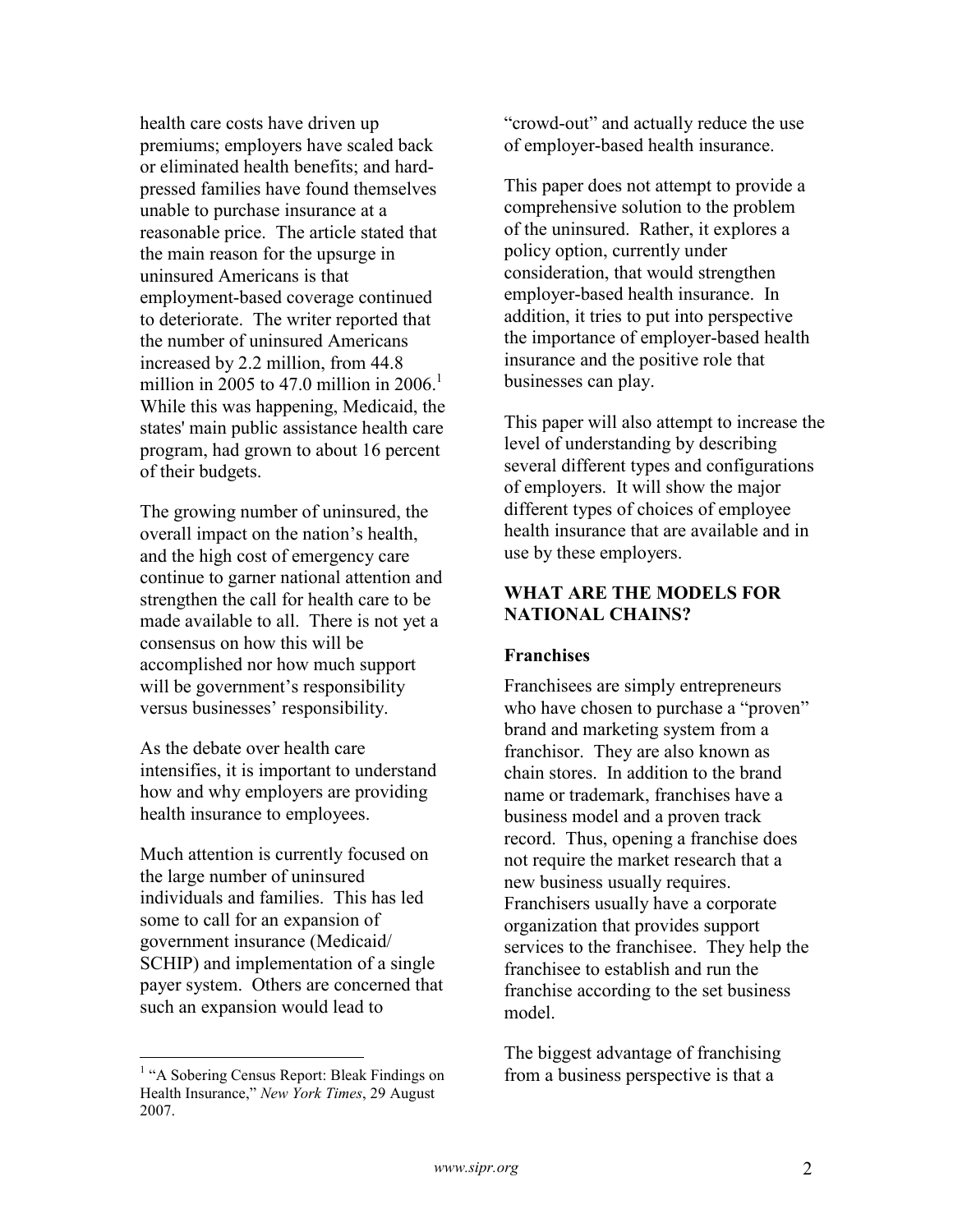business can use other people's capital to expand rapidly.

There is tremendous diversity in the types of businesses that are franchises. The top ten (in terms of size) illustrate this.

The top 10 franchises for 2007:

- 1. Subway
- 2. Dunkin' Donuts
- 3. Jackson Hewitt Tax Service
- 4. 7-Eleven Inc.
- 5. UPS Store/Mail Boxes Etc.
- 6. Domino's Pizza LLC
- 7. Jiffy Lube Int'l. Inc.
- 8. Sonic Drive In Restaurants
- 9. McDonald's
- 10. Papa John's Int'l. Inc.

These have large operations with thousands of franchises in the U.S. and abroad. For instance: McDonald's Corporation, reported 31,062 units as of 31 March 2007; Subway Restaurants reported approximately 27,836; 7-Eleven operated, franchised, and licensed 32,711 stores at the end of June 2007.

Each franchise location is its own business. It also may surprise many that businesses such as those listed above, which are household names to most of us, generally fall into the "small business" category because they are franchised.

As small business owners, most franchise owners have a challenge of obtaining affordable health insurance policies for themselves and their

employees. Many franchise owners face the same insurance challenges as the independently-owned auto repair shop down the street. This paper explores some of the differences among franchises and how the franchise corporations may or may not be assisting the local franchisors. It will explore the challenges facing many franchisors in obtaining affordable group health insurance policies for their officers and employees.

# Why Franchise?

Fred DeLuca, the founder of Subway, emphasized the following reasons<sup>2</sup>:

When the company first started it just had company-owned stores. DeLuca quickly saw that company-owned stores that were not close to company headquarters did not run as well. The management of these stores seemed less dedicated and less entrepreneurial. So he figured they needed to create a system in which all the stores would be like the ones close to company headquarters. DeLuca wanted managers to have the feeling of being very invested in the company's performance and of really caring about the company's success. He thought that the best way to make store managers really care about Subway's success, and have that kind of unique entrepreneurial spirit, was to franchise.

## Are Franchises a low-road approach to managing employees?

Franchise jobs are often described in negative terms: high turnover, little training, and little or no employee

 2 Joshua Kurlantzick, "Growing Your Business Your Way," Entrepreneur Magazine, November 2003, Entrepreneur.com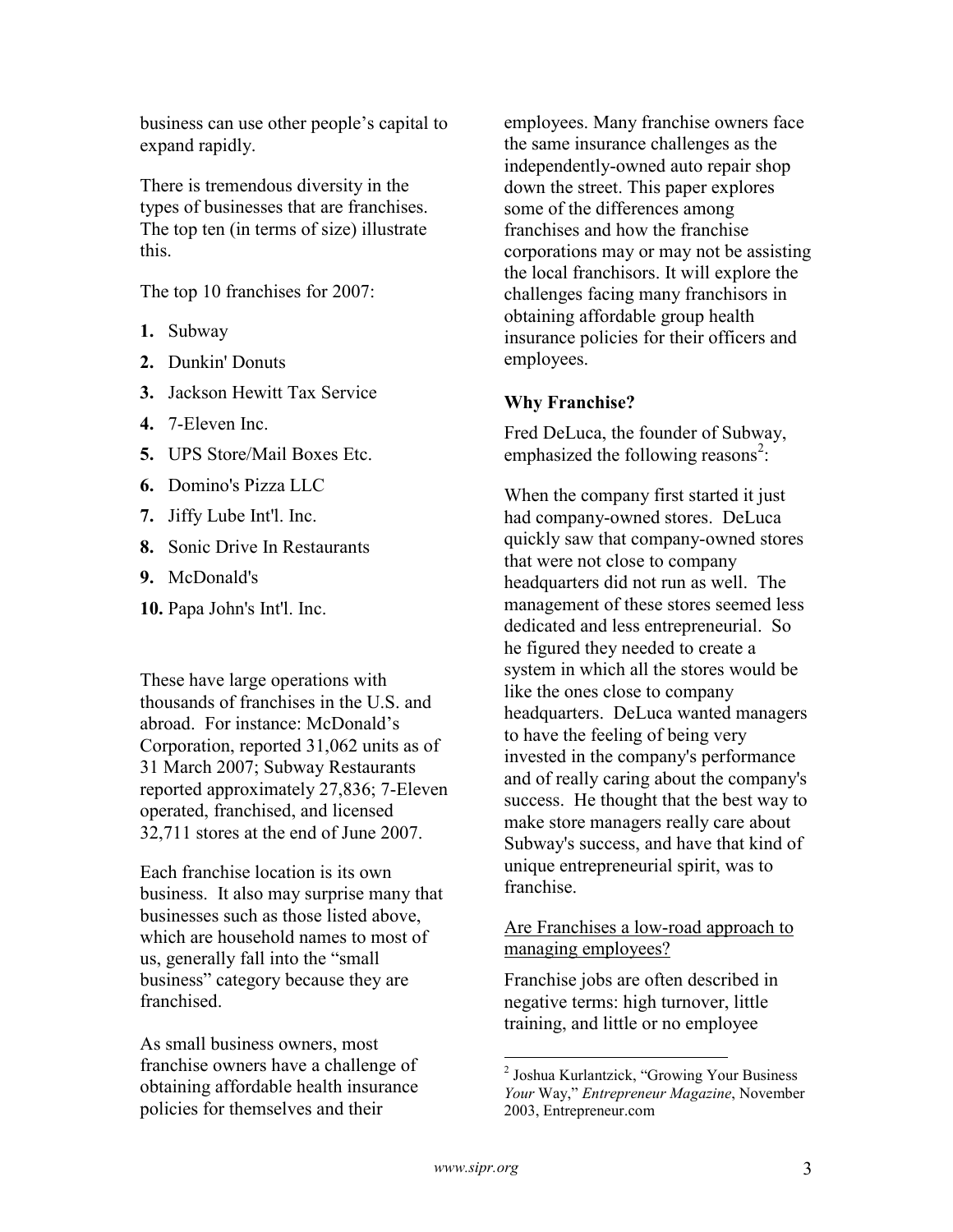involvement. Research suggests otherwise and has found that they tend to be more sophisticated than those of equivalent independent operators. Once industry, size, and other control variables are included in the analysis, franchise operations appear to offer better jobs with more sophisticated systems of employee management than similar non-franchise operations<sup>3</sup>.

## Company-Owned Model

This is a common and well recognized model. Many businesses such as Wal-Mart, Walgreen's, and Starbucks own all of their stores.

The biggest advantage is that the company gets 100 percent of the revenues. A franchisor typically only receives a royalty that is generally limited to 4 percent to 10 percent of a unit's gross revenues.

The company-owned model has higher risk and requires capital.

## Why Use the Company-Owned Model

Howard Schultz, the founder of Starbucks, emphasized the following advantages<sup>4</sup>:

Schultz believed very early on that people's interaction with the Starbucks experience was going to determine the success of the brand. He felt that the culture and values of how they related to customers would determine their

success. Schultz felt that this is reflected in how the company relates to its employees. He thought the best way to have those kinds of universal values was to build around company-owned stores and then to provide stock options to every employee and to give them a financial and psychological stake in the company. Furthermore, employees working directly for the company, argued Schultz, ensured the preservation of those corporate values. He also reported that Starbucks has the lowest employee turnover of any food and beverage company, which he attributed to the fact that employees believed they were dealing with a premium product and that it would have been hard to provide the level of sensitivity to customers and product knowledge if they franchised. Schultz concluded that one can be just as entrepreneurial and experimental in a company-owned model.

## Using Both Models

Most franchisors use both models in a strategic way to get the best of both worlds. For instance, as of 2007, worldwide McDonald's claims 22,581 franchises and 8,190 company-owned restaurants. Some franchisors choose to own and operate in the best markets and franchise the secondary and tertiary markets. Others develop a companyowned presence in their core market place and franchise in more distance markets.

The variety of models results in a considerable variation how employerbased health insurance actually operates.

 3 Peter Cappelli, "Are Franchises Bad Employers? A Closer Look at Burger Flippers and Other Low-paid Jobs," Knowledge@Wharton, 5 September 2007.

<sup>&</sup>lt;sup>4</sup> Kurlantzick, "Growing Your Business Your Way," Entrepreneur Magazine, November 2003, Entrepreneur.com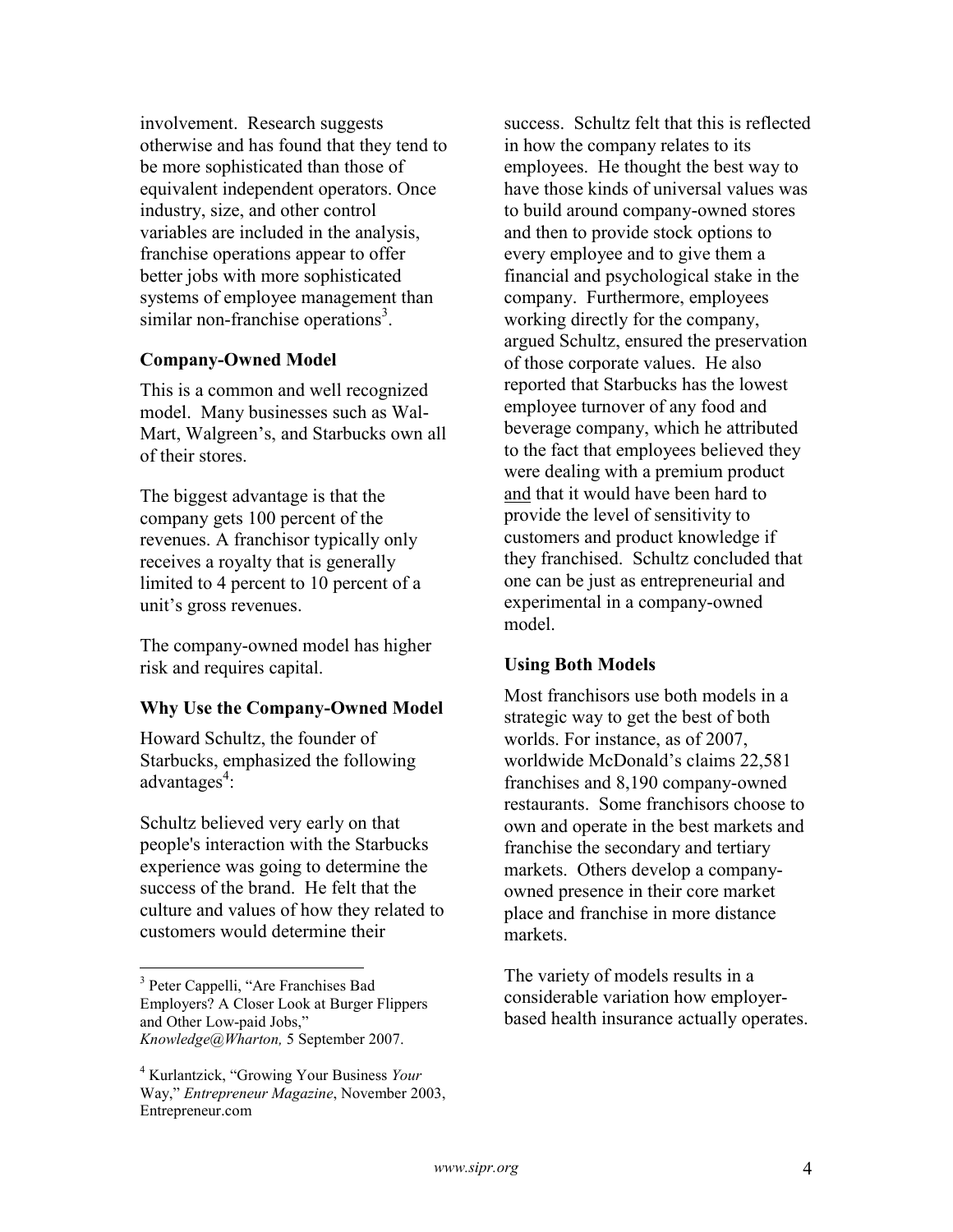# EMPLOYER-BASED HEALTH INSURANCE

It is important to understand the extent that employers use health insurance as a benefit for employees, why they used it and what are their current issues.

Overall, over 70 percent of employees have employer-based health insurance coverage.

According to CBO analysis of the Current Population Survey, private insurance coverage varies as family income increases from 50 percent of children in families with income between 100 and 200 percent of the poverty level to 95 percent among those over 400 percent.

In the United States, more than 45 million Americans are without health insurance. According to published analyses, more than 60 percent of uninsured Americans work for small businesses, which are defined as those with 50 or fewer employees.

Indeed, the number of full-time workers without health insurance rose from 20.8 million in 2005 to 22.0 million in 2006, presumably because either the employers or the workers or both found it too costly.

# Why do Employers Offer Health Insurance?

Health insurance is one of the most desirable benefits that employers can offer employees.

Employee turn-over is a major problem. According to the National Restaurant Association, the median turnover rate for the quick-service segment in 2002 was 80 percent. This is an expense because

of the need to recruit and train new employees. The estimated cost of replacing an hourly employee is \$2,399, according to People Report's survey of 12,798 restaurants ranging from finedining to fast-food establishments.<sup>5</sup>

Many employers want to be well perceived by their employees and by the community. Sometimes employers do this on their own and at other times in response to criticism. Some have the attitude that they are taking care of their employees and their business by providing a health-care plan.

A People Report's survey of 70 chain restaurants found that from 2002 to 2003 the percentage of companies offering health insurance to part time workers rose from 48 percent to 60 percent, where it currently stands. Nearly 90 percent of full-time hourly workers are offered health insurance. The survey also showed that 41 percent of companies are offering domestic partner benefits $6$ 

# Health Insurance Options

Employers have many options. Before analyzing how employers are using health insurance, it is a good first step to understand what the options are and how they differ. This section describes the basic set of options. There are different costs and trade-offs. Employers make decisions based on what they want to

 5 Todd Henneman, "Jack in the Box Tackles Turnover," Business Opportunities Journal, http://www.boj.com/articles/franchise/jbx.htm ; see also www.PeopleReport.com

<sup>6</sup> Shyam Patel, "Just Published People Report Survey of Unit Level Employment Practices Highlights Rapid Shifts in the Workforce," www.PeopleReport.com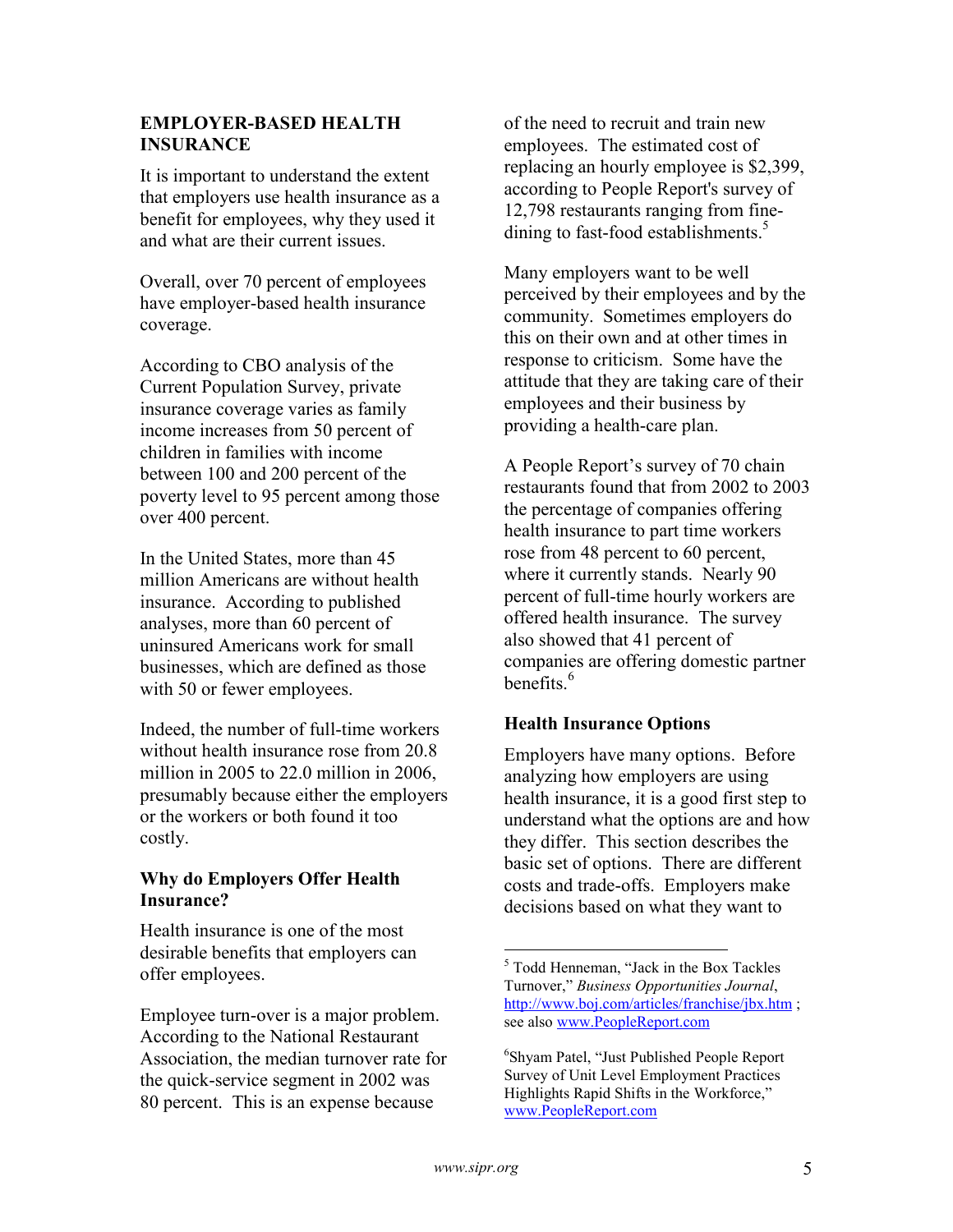achieve, how much they want to pay, and how they want to contain costs.

The majority of Americans get their health insurance coverage through an employer or through a government program.

# Menu of Choices

There are several basic options for setting up a plan:

• A traditional indemnity plan, or fee for service

Employees choose their medical care provider; the insurance company either pays the provider directly or reimburses employees for covered amounts.

• Managed care

Two common forms of managed care are the Health Maintenance Organization (HMO) and the Preferred Provider Organization (PPO). An HMO has a prepaid amount (capitation) and limits enrollees to doctors employed by or under contract to the HMO. Under a PPO, there is a negotiated discount with the physicians and the hospitals. Members must choose doctors from a limited list and pay a set amount per office visit; the insurance company pays the balance.

• Self-insurance

Some businesses self-insure. This is allowed under the Employee Retirement Income Security Act (ERISA). Employers using this often use an outside company for the paperwork and limit liability with "stop loss" insurance when claims exceed a certain amount.

• Medical savings accounts (MSAs)

MSAs are special savings accounts coupled with high-deductible insurance policies. They are funded with employees' pretax dollars and disbursements are tax-free if used for approved medical expenses. Unused funds can accumulate indefinitely and earn tax-free interest. MSAs can be used by self-employed individuals or by employees of a company with 50 or fewer employees.

## Why are the choices important?

The different choices are important because, in the face of rising costs, many businesses have used them to control costs while maintaining at least some level of coverage for their employees.

The following web site provides detailed explanations about heath insurance types and choices:

National Association of Health Insurance Underwriters: www.nahu.org/consumer/guides.cfm

## I. Individual Insurance

About five percent of Americans purchase private individual coverage and do not get their health insurance coverage through an employer or through a government program. Individual coverage is regulated differently by each state.

Individual health insurance can be sold to a single individual, to a parent and dependent children, or to a family.

Individual health insurance is very different than group health insurance, which is the primary type of insurance that is offered through an employer.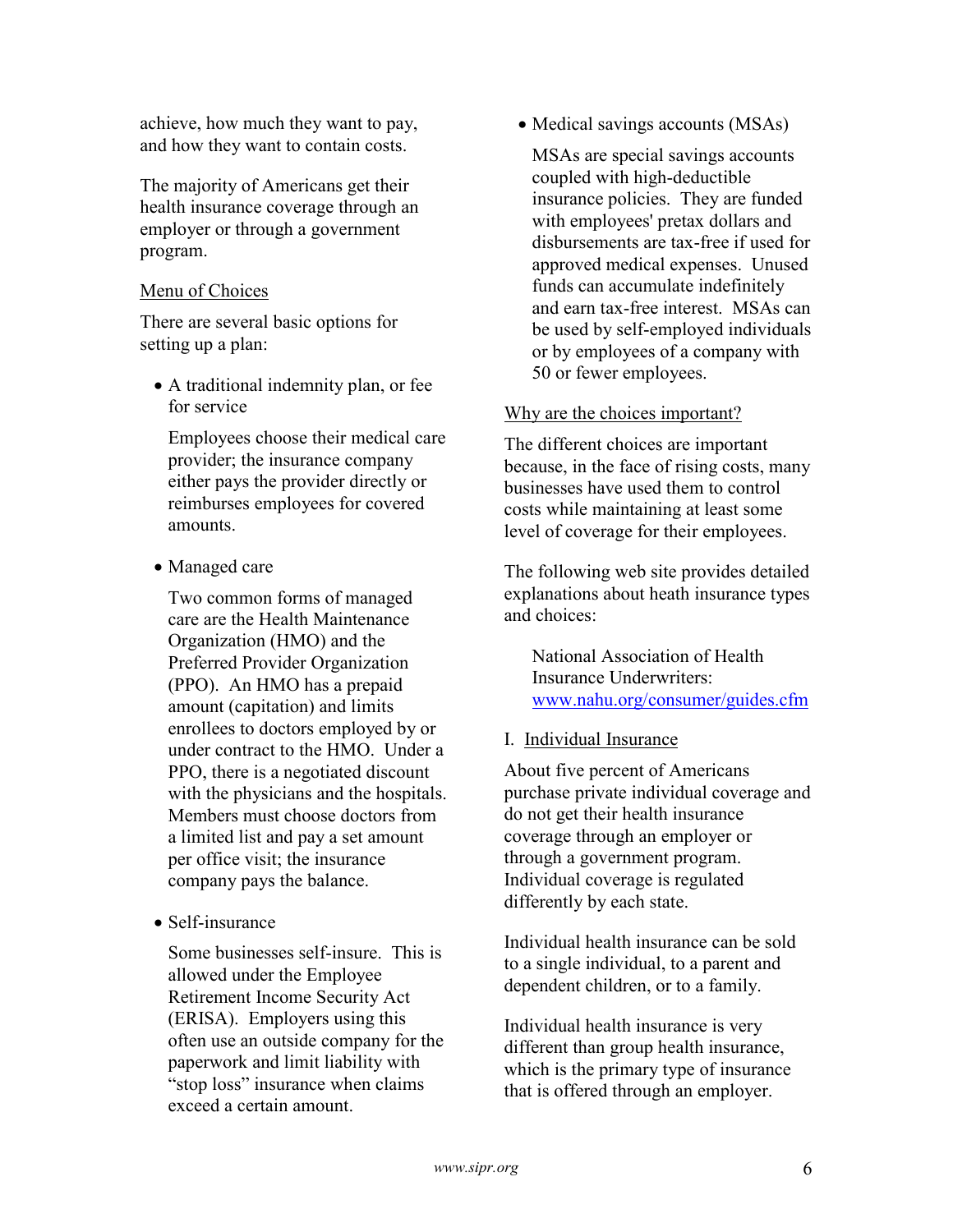Benefits are generally less extensive and some benefits that may be considered "standard' in a group policy may not be included in an individual plan.

In most states you can be turned down for individual coverage if you have a very serious medical condition. Fortunately, most states have developed some way to provide uninsurable people with access to individual health insurance coverage. Thirty-three states provide coverage to medically uninsurable people through high-risk pools. Twelve states use other means of providing uninsurable people with access to individual coverage such as requiring that all individual health insurance companies issue individual policies regardless of health status. Five states still have no means of providing individual health insurance access to people with serious medical conditions.

There are a variety of policies which insurance companies offer on an individual basis. Common types of policies include:

- 1. Major Medical provides coverage for doctor visits, surgery and hospitalization or ongoing illnesses
- 2. Hospital and Surgery provides coverage solely related to hospital stays and surgical services
- 3. Hospital Confinement Indemnity to pay a set amount for each day you are an "in-patient" at a hospital.
- 4. Health Maintenance Organizations (HMOs)
- 5. Specified Disease
- 6. Short-Term typically a major medical policy but with coverage lasting only for a specified length of

time. Might be purchased to cover the time you are between jobs.

- 7. Accident Only provides coverage for doctor visits, surgery and hospitalization resulting from an accident (no coverage for disease or illness).
- 8. Dental provides coverage for costs associated with dentists and orthodontists.
- 9. Vision provides coverage for sight correction.
- 10. Home-Health Care care provided to enable you to remain in your home while receiving services which can range from assisted living (help around the house) to around-the clock nursing with other health care providers on call.
- 11. Long -Term Care coverage provided to individuals who otherwise would not be able to take care of themselves. A range of services from delivery of prepared meals, assistance with managing the residence, to stays in residential facilities. Often associated with longterm illness and the elderly.
- 12. Limited Benefit not very common, a bare-bones type of coverage intended to cover specific situations.
- II. Group Insurance

The majority of Americans have group health insurance through their employer or the employer of a family member. Group insurance is regulated at the state level. Health insurance is issued differently for different types of employers and can vary significantly from state to state.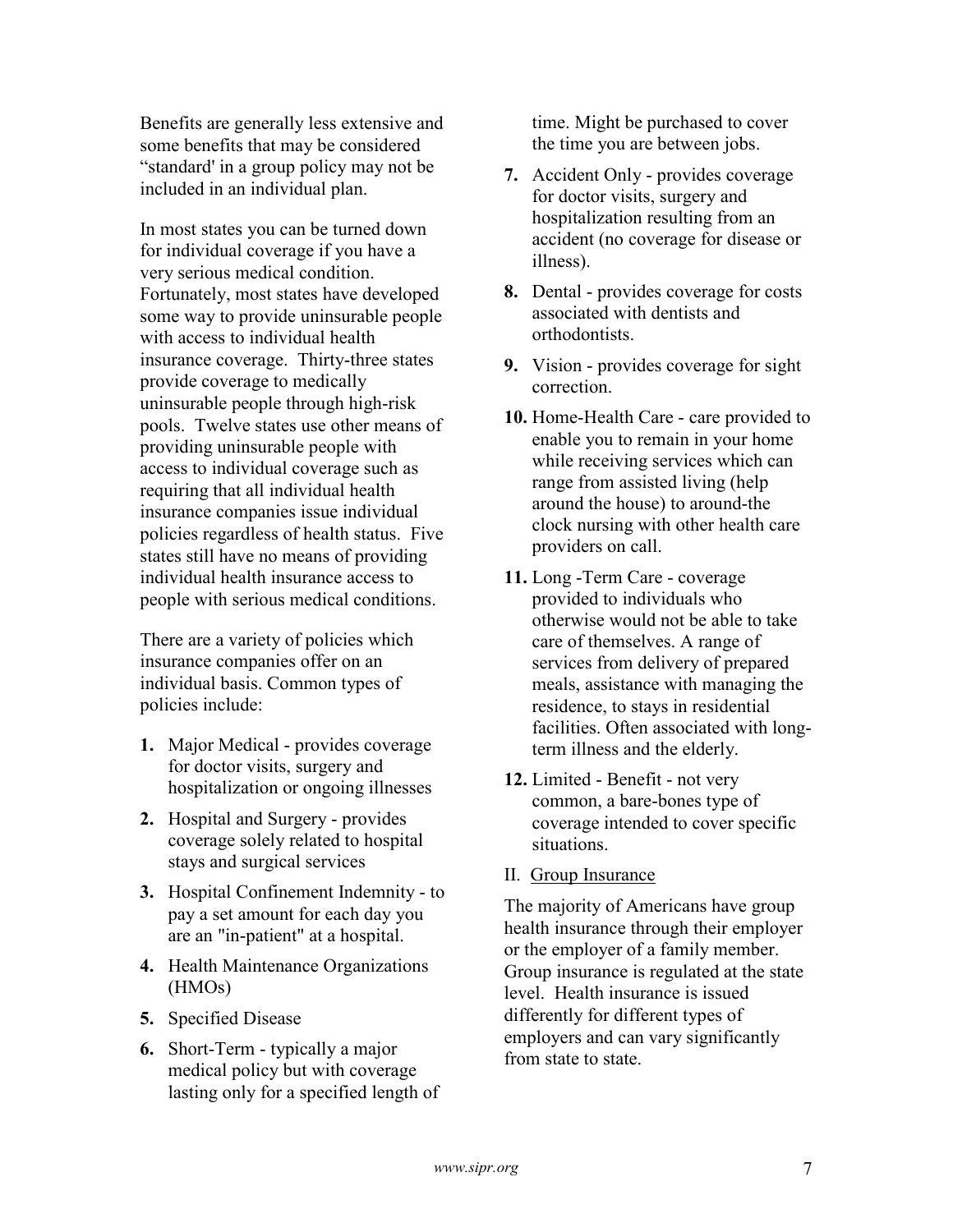Group health insurance coverage is purchased by an employer for eligible employees and often their family members as a benefit of working for that company. The majority of Americans have group health insurance coverage through their employer or the employer of a family member.

Federal law mandates that no matter what pre-existing health conditions small employer group members may have, no small employer or an individual employee can be turned down by an insurance company for group coverage. In most states, small employer health insurance companies are allowed to look back at individual group applicants' medical histories for pre-existing conditions and may decide not to cover certain conditions for a specified period of time.

State laws determine how small group health insurance companies determine their initial premium rates for each company.

With large group health insurance contracts a health insurance company could reject an entire large employer group based on its claims history. No individual employee who is eligible for benefits can be excluded. If an insurance company issues a policy to a large employer, then all of its eligible employees must be issued coverage. This is a significant protection for employees.

Many employer-based health insurance plans are fully insured by a health insurance company. Under contract the employer pays the premiums for coverage, and the insurance company

assumes all claims risk. The states regulate fully insured group plans.

Most states require companies to have at least two employees to qualify for group coverage and often have specific and strict requirements to document that they actually are legitimate businesses.

# What Types of Group Insurance are Available?

The primary advantage of group health insurance is its purchasing power. The insurance company is able to reduce the rate it charges to cover each individual. The group is in better position to bargain for additional benefits for its members.

There are a variety of types of group health insurance plans. The major distinction is how they are purchased. These include:

- 1. Fully Insured Employer Group The employer contracts directly with the insurance company usually for major medical or health maintenance organization (HMO) coverage.
- 2. Small Employer Group Insurance companies gather small employers from certain industry groups to form a larger group. The insurance company can then better predict the costs. This enables small employers to get coverage that is otherwise only available at a much higher rate. All the small employers get the same policy.
- 3. Large Employer Group This is the same as a fully insured employer group with direct contract between the insurance company and the employer to provide individual certificates to covered employees.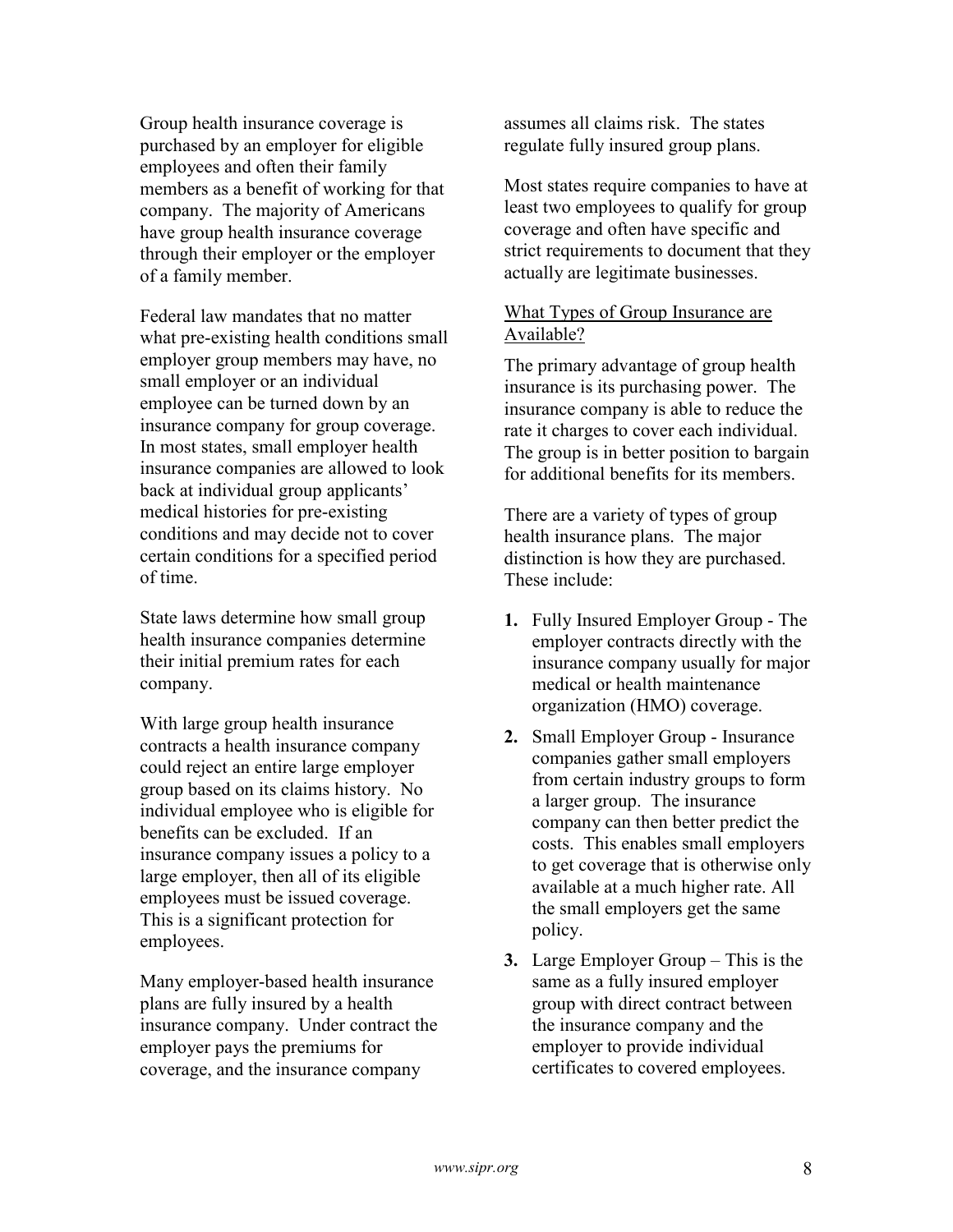- 4. Health Maintenance Organization  $(HMO)$  – A group program, the organization provides a full range of medical services to participants who are called "enrollees." Enrollees are assigned to or select a general practitioner from the organization who then refers the enrollee to a specialist when needed.
- 5. Self-Funded ERISA This is available to large groups (usually an employer or union). The group creates the plan and pays the claims. Usually a third-party administrator handles the paperwork.
- 6. Association Group Similar to a fully insured employer group, the distinction here is that instead of an employer, it is a different type of group, such as a credit card company offering insurance as a benefit to its cardholders or a church group offering insurance to its parishioners.
- 7. Preferred Provider Organization (PPO) – These are networks (doctors, hospitals, and other health care providers) that contract with health insurance companies.

# ERISA

As described above, large employers may choose to fully or partially selfinsure their group benefit plans. They set a pool of funds in reserve and assume the risk for health benefit claims. They also generally buy stop-loss insurance policy to protect against losses above a certain threshold. Self-funded plans are regulated federally by the Department of Labor under the Employee Retirement Income Security Act of 1974 (ERISA), so they are sometimes known as ERISA plans.

# **HSAs**

Health Saving Accounts (HSAs) are another way of paying for medical care. As of 1 January 2004, almost anyone with a qualified high-deductible health plan can also have a Health Savings Account. They are available for both individuals and employers. Both of the high deductible plans can be set up entirely by the employee or by the employer. Regardless of who sets it up and contributes to it, it is the employee's account even if the employee changes jobs or moves to a different state. It can be used to pay for deductible expenses and expenses not covered by the insurance plan. Unspent funds remain in the account until the employee spends them on medical care.

# Limited Benefit

Policies with premiums as low as \$10 per week are used by an estimated 750,000 employees and families. Several major companies make them available to their employees. Coverage often pays only \$1,000 per year.

The existence of limited benefit policies underscores the importance of not only evaluating whether employers offer insurance, but also evaluating the type of insurance being offered, the employee premium, deductible, and coverage. Since this is a confusing and complex arena, there is a possibility that the employees will choose the lowest choice option only to learn the hard way that the policies do not cover very much. When companies offer many choices, including limited benefit policies, they should also ensure that their employees understand the benefits and limitations of the different plans.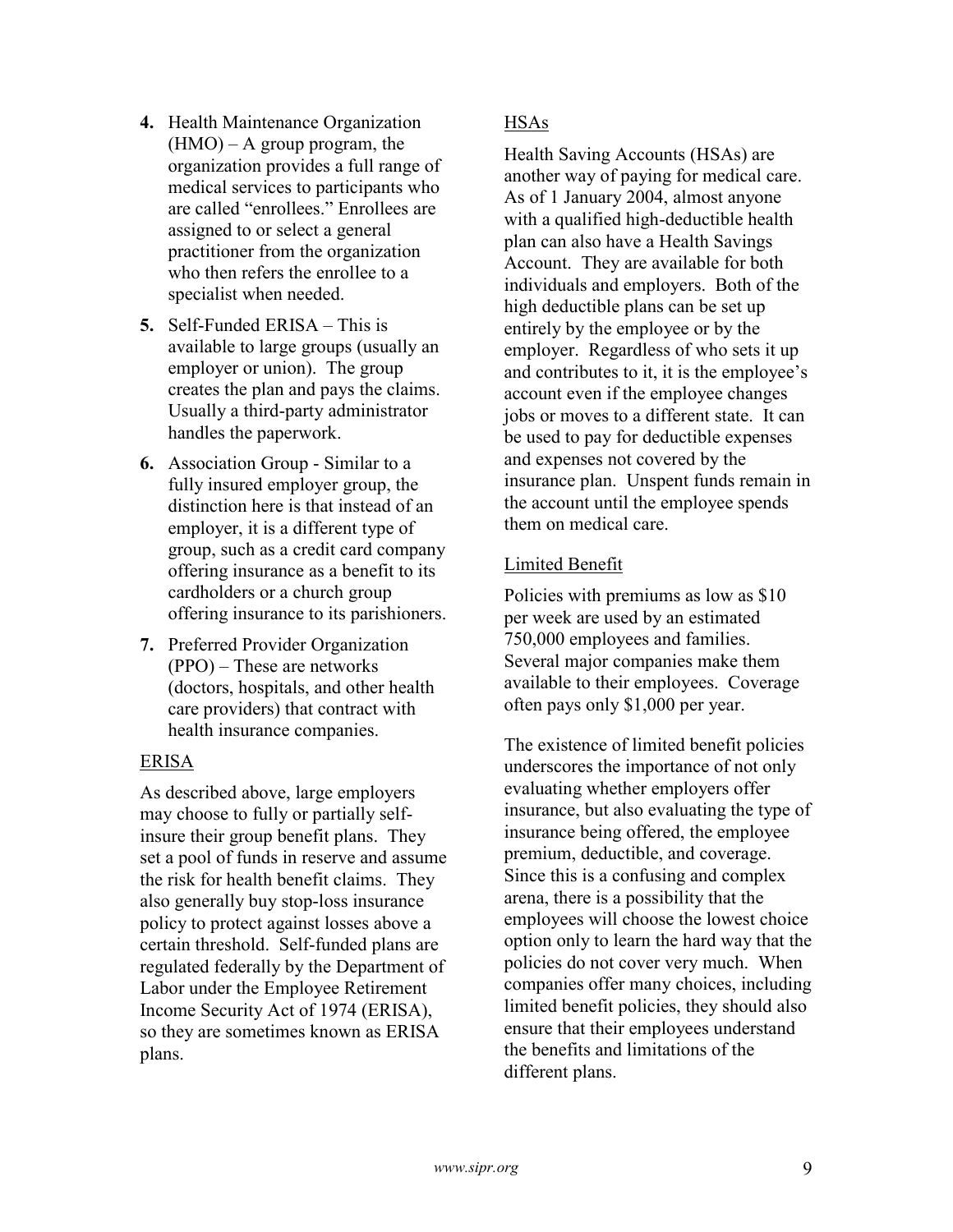## Trade Associations

Many trade associations negotiate lower rates and improved coverage for all small employers in an entire association. This is one way that small businesses can offer choices that they ordinarily could not afford. Depending on the type of insurance offered, however, this may be quite limited. For instance, if they are offering employer group insurance, the largest pool will be at the state level and not at the national level because of the difference in state laws.

# Legislative Efforts to Amend ERISA

Current law permits small businesses to form purchasing groups or associations to obtain health insurance; however, they must comply with each state's laws, regulations, and benefit mandates.

In other business areas, purchasing groups involve members in multiple states. If applied to health insurance this should allow them to pool and spread their risks. Insurance coverage and costs usually go down with a larger group, increasing their bargaining power and reducing their administrative costs, thus resulting in lower premiums and increased insurance options. However, the Employee Retirement and Income Security Act requirement to comply with each state's rules and laws, effectively limits the size of the group to the state level.

Legislation has been repeatedly introduced that would allow a single set of requirements and exempt some of the state insurance laws and oversight. An association would be able to offer one plan.

A recent Senate bill (S. 1955), known officially as the Health Insurance

Marketplace Modernization and Affordability Act of 2006, is commonly referred to as the Small Business Health Plan (SBHP) legislation. Prior House and Senate bills have been referred to as Association Health Plan (AHP) legislation. As with ERISA, the U.S. Department of Labor would oversee and administer the legislation. While there is interest in expanding health coverage and reducing costs, none of this legislation has passed.

There are critics and advocacy groups, such as the American Cancer Society, the American Diabetes Association, and the National Governors' Association, that oppose this legislation. They do not wish to bypass state benefit mandates. They are concerned that such policies would cover healthy individuals and bypass unhealthy individuals.

The legislation's supporters counter that federal laws provide sufficient protection and that this would actually spur competition and not hinder it. They point out that ERISA permits single employers and labor unions to "selfinsure" and offer health benefits with exemption from state insurance laws. They claim that this leaves small businesses of many types at a competitive disadvantage.

This is a very good example of the complexity of the employer health insurance issue and a good example of how it polarizes the different stakeholders (employers, insurance companies, advocacy groups, states, and the federal government).

# Medicaid and SCHIP

The Medicaid and State Children's Heath Insurance Program (SCHIP) are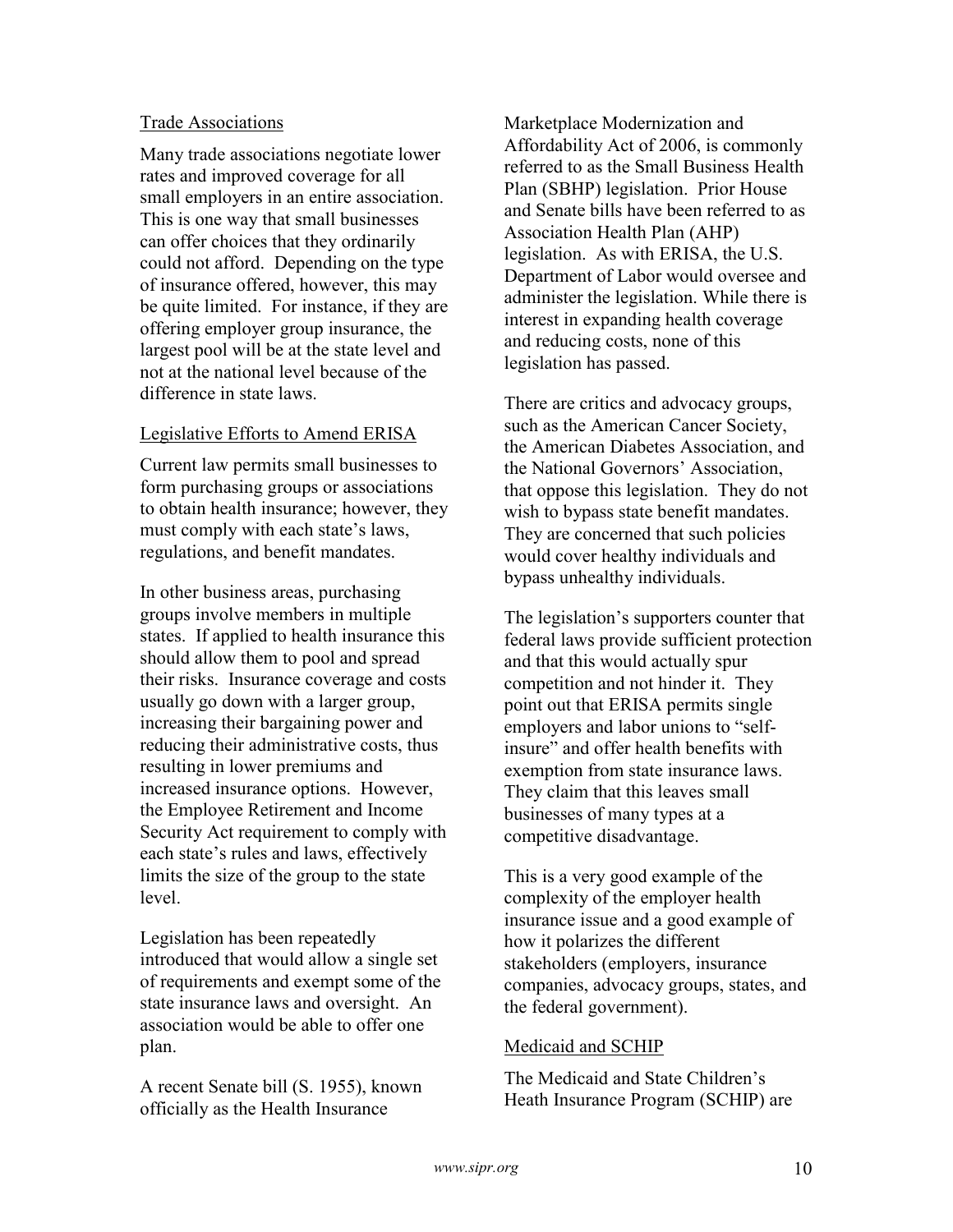funded by the federal government and by states. Medicaid is available to families with income under 100 percent of the poverty limit. SCHIP is available primarily for children and has a higher eligibility limit which varies from state to state. Several states, like Wisconsin, have expanded SCHIP to cover working families, not just the children.

Medicaid and SCHIP are important considerations in any discussion of employer-based health insurance. For many individuals, these programs are a safety net and a work support. Federal law, for instance, allows transitional Medicaid benefits for TANF participants who have left cash assistance because they are working.

On the one hand, there is great concern that families and children have these programs as a safety net. Over the last several decades, eligibility has been expanding. On the other hand, there is great concern and controversy over companies that have large numbers of their employees who are using Medicaid and SCHIP for their health insurance rather than using employer-based health insurance.

## Lack of Understanding

As with many government programs, there is often a lack of understanding about such programs by those who need them the most. One of the most common misunderstandings is that any income and especially work will disqualify a family from Medicaid and SCHIP. In fact, many children whose parents are working but do not have health care would be eligible for SCHIP. A recent story in the New York Times chronicled a family in North Carolina that piled up bills and skipped physical

exams and immunizations only to learn that most of those expenses would have been covered under SCHIP. The story reported that an estimated 30 percent of the children who are in similar situations have not been enrolled in SCHIP even though they are eligible<sup>7</sup>. There are many other barriers including language and a reluctance to go on "welfare."

This is another example of why this is such a difficult area to understand and to debate. There is a strong expectation that employers will provide or contribute towards health insurance. At the same time, there is a strong commitment that government health insurance will be available for children of low-income families. There is a tremendous amount at stake in this debate. At the center of the debate is the unsettled question of when government should step in and provide health care. While there is widespread agreement that everyone should have access to affordable health insurance, there is a lack of consensus about how this should be done and what government's role should be.

## Forces on States, Employers, and Employees

#### States

As a result of annual increases in the cost of health care, many state and local governments are looking at ways to shift this burden, at least for working people.

A recent survey done for Westchester County, New York, estimated that the lack of adequate employer-based health insurance cost the county between \$11.5

<u>.</u>

<sup>&</sup>lt;sup>7</sup> Kevin Sack, "Many Eligible for Child Health Plan Have No Idea, New York Times, 22 August 2007.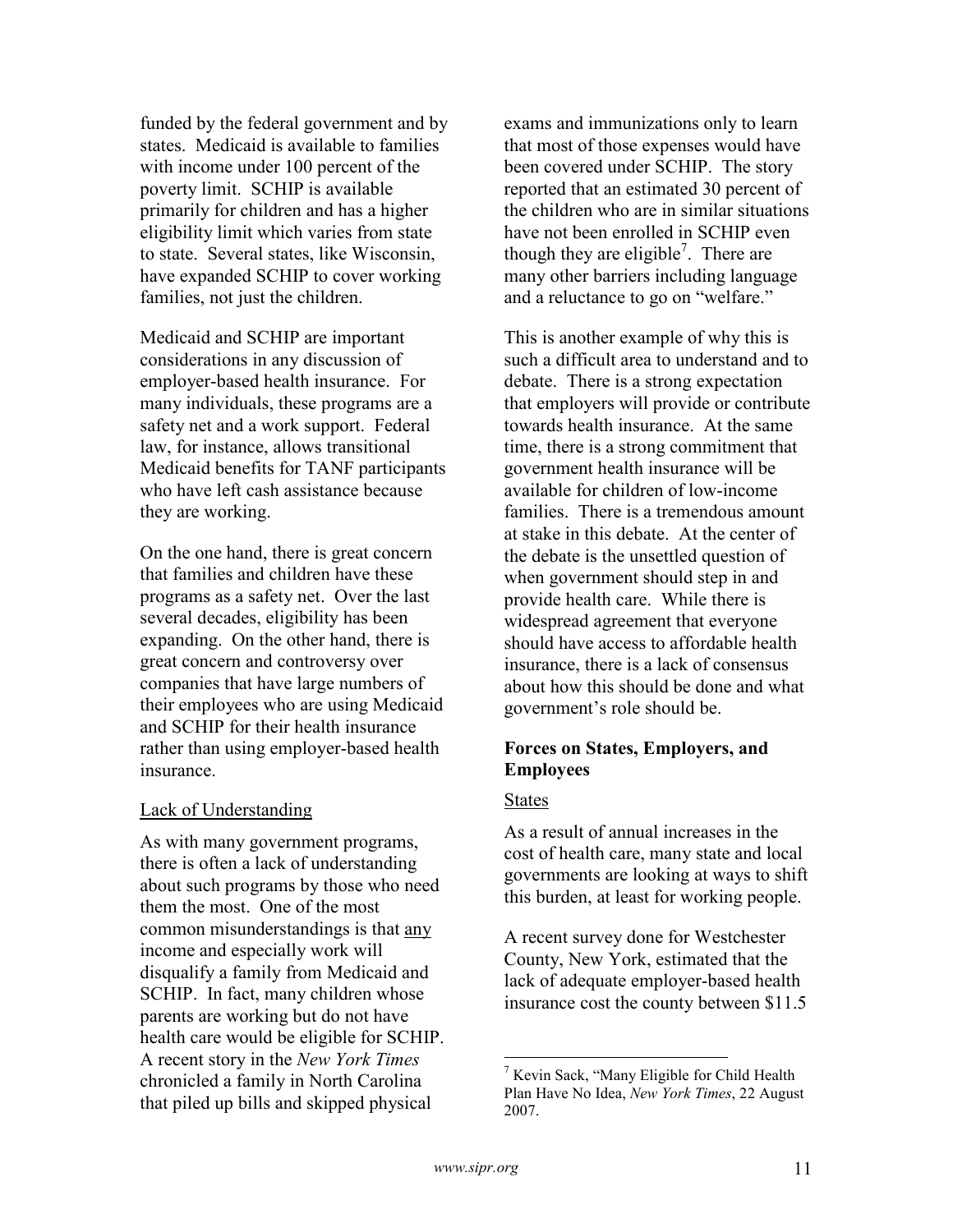million and \$34.5 million per year. $8$ Westchester County Executive Andy Spano stated: "As this report demonstrates, employers in significant numbers are having the best of both worlds: a healthy productive workforce, but no expense of paying for their health benefits."

Some states have stepped up the pressure by publishing the names of companies with large numbers of employees who are receiving government health insurance. Perhaps the company most at the center of this pressure has been Wal-Mart because of its size and national presence. Wal-Mart has actually responded in a positive way to this pressure (see discussion in example section below).

There has been much legislation introduced with new employer requirements, although few of these have been enacted into law. Maryland would require employers to spend a percentage of their payroll on health insurance. Connecticut would require employers to provide coverage or pay into a state fund. New Jersey would restrict companies that could bid on state contracts to only those that provided health insurance for their workers. California would require employers to pay at least 80 percent of employee's health insurance premiums.

#### Employers

It also is useful to look at this issue from the employer's perspective. According

to its annual  $2006$  survey,<sup>9</sup> the Kaiser Family Foundation and Health Research and Educational Trust (HRET) have findings that illustrate the pressures facing businesses.

- 1. Employer-sponsored health insurance provides coverage for over 155 million non-elderly in America.
- 2. Since the year 2000, health insurance premiums have grown by 87 percent, compared with cumulative inflation of 18 percent and cumulative wage growth of 20 percent.
- 3. Average annual premiums for employer-sponsored coverage are \$4,242 for single coverage and \$11,480 for family coverage.
- 4. Over 75 percent of covered workers with single coverage and over 90 percent of covered workers with family coverage make a contribution towards the total premium for their coverage. This amounts to approximately a 16 percent contribution for single coverage and 27 percent for family coverage.
- 5. Covered workers in small firms (i.e. 3–199 workers) on average make a significantly higher annual contribution towards single and family coverage than covered workers in larger firms (single: \$689 vs. \$515, family: \$3,550 vs. \$2,658).
- 6. Average annual deductibles for single coverage are \$352 for workers enrolled in HMOs; \$473 for workers enrolled in PPOs; \$553 for workers enrolled in POS plans. The annual deductibles for small firms are

 $\overline{a}$ 

 8 Andrew F. Neuman (Senior Assistant to Westchester County, NY Executive Andrew J. Spano), "Medicaid: The Best Business Subsidy Your Tax Dollars Can Buy," November 2006.

<sup>&</sup>lt;sup>9</sup> The Kaiser/HRET Employer Health Benefits Survey, Kaiser Family Foundation, September 2006.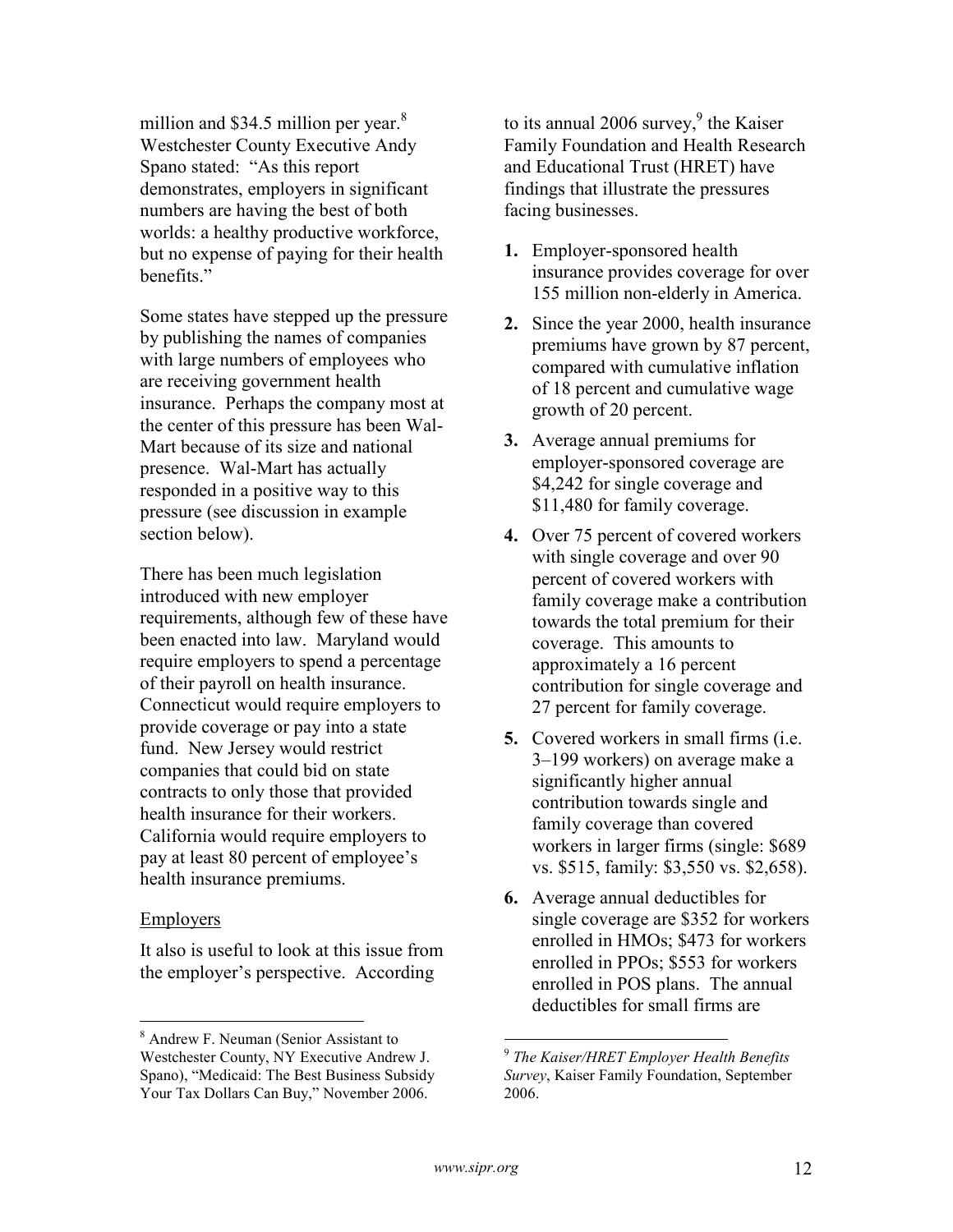substantially higher than for large firms.

- 7. The vast majority of covered workers face co-payments when they go to the doctor; most also face cost sharing for prescription drugs.
- 8. Sixty-one percent of firms offer health benefits to at least some of their employees. Since 2000, the percentage of firms offering health benefits has fallen from 69 percent. Over 90 percent of firms with over 50 employees offer health benefits while only 48 percent of the smallest firms offer them.
- 9. Sixty-seven percent of firms with relatively few part-time workers (less than 35 percent of workers work part-time) offer health benefits, compared with 44 percent of firms with a higher percentage of part-time workers.
- 10. Not all workers get covered. Some workers are not eligible to enroll as a result of waiting periods or minimum work-hour rules, and others choose not to enroll perhaps because they must pay a share of the premium or can get coverage through a spouse.
- 11. Seven percent of firms offering health benefits offered a High Deductible Health Plan with Savings Option (HDHP/SO) in 2006. On average, workers enrolled in an HDHP/HRA receive an annual employer contribution to their HRA of \$797 for single coverage and \$1,584 for family coverage.
- 12. Twenty-six percent of employers offering health benefits include one or more disease management programs in their largest health plan. Twenty-seven percent of employers offering health benefits offer one or

more wellness programs to their employees

13. Few employers report that they are very likely or somewhat likely to drop coverage (6 percent) or limit eligibility (6 percent) in the next year. More report that they are likely to increase what employees pay for coverage (49 percent), increase plan deductibles (39 percent), increase copayments or coinsurance for office visits (39 percent), or increase worker payments for prescription drugs (39 percent).

# Employees

It is evident that pressures are not only on states and on employers. They are also on the employees who often must pay part of the premium, co-payments and deductibles. Employees are also under pressure to make informed decisions. They often must decide on health care options, on when and how to get medical services, and most importantly about wellness and healthy practices.

# Need for a Balanced Approach

It has become increasingly clear to us that any solutions to the health insurance crisis in this country (i.e. access, affordability, and cost) need to involve government, employers, and employees. Health care must be viewed as essential and valuable. All three parties have an interest and a stake. When all three have a stake in the outcome, there is a better chance that health and health care will be approached in ways that will hold costs down. This problem cannot be solved by government alone, by employers alone, or by employees alone. When things get out of balance, each party will operate from its own self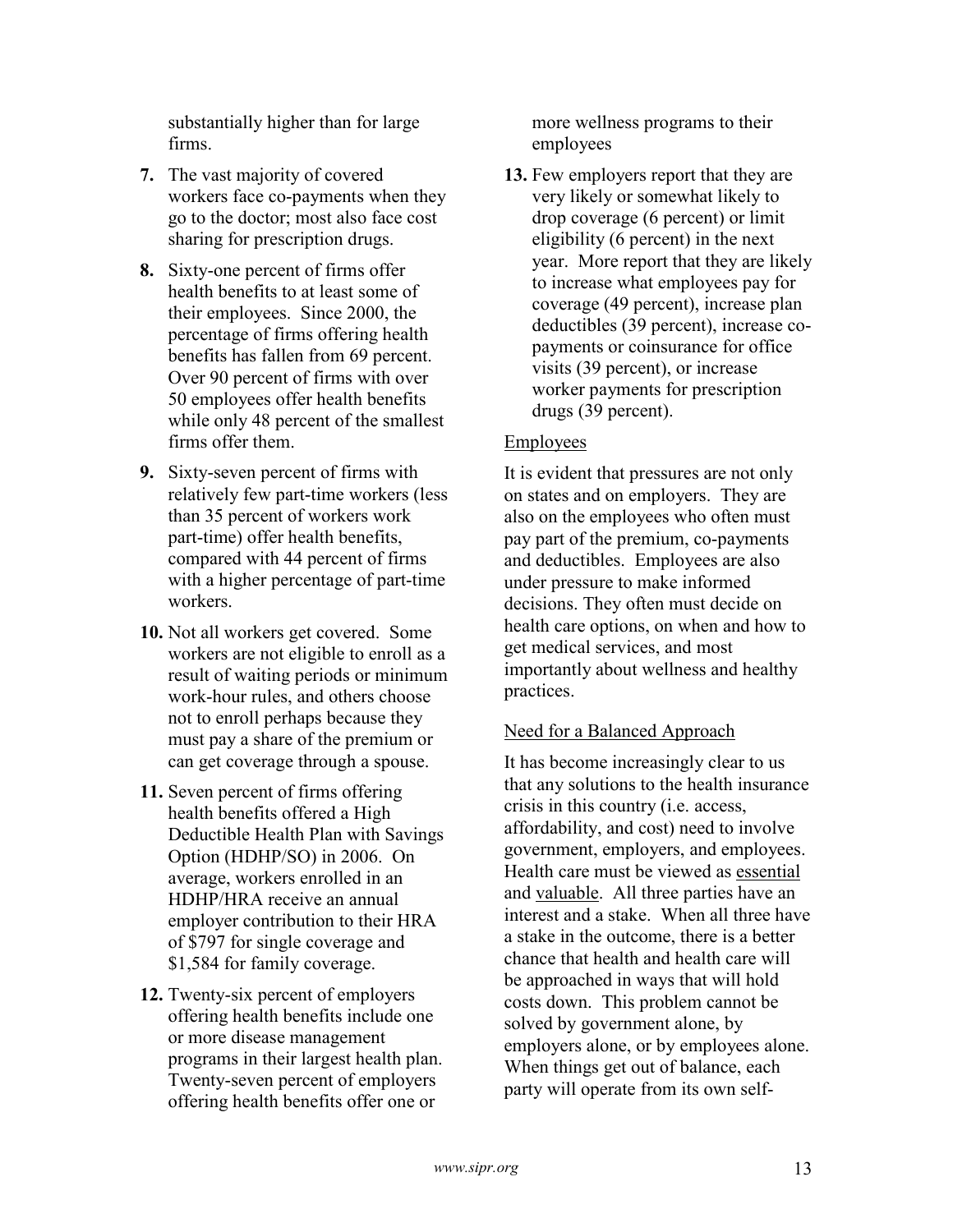interest, which we know is not the best for the whole country.

# **EXAMPLES**

The following are examples of how a variety of different companies are trying to deal with health insurance. It is interesting to juxtapose the interaction with government and with employees.

## Innovative Practices

The following are examples of some of the many innovative practices that businesses are developing to improve health and reduce costs.

# Intuit

This is the Silicon Valley software company known for its Quicken and TurboTax financial software. Intuit is taking an active interest in their employees as one way to reduce health costs and insurance premiums in the long run. It pays employees \$100 each for voluntarily filling out an online medical questionnaire that is intended to flag problems and suggest remedies. This information is then used to steer willing employees to remedies such as smoking reduction programs, which are also paid for by the company.

# Costco

Costco is a discount retailer best known for high quantity consumer goods at low prices. It also has entered the insurance business. At the state level, Costco is combining numerous small businesses into one cost pool. It is doing this in Nevada, Oregon, Hawaii, Washington, and California. Most are businesses with fewer than five employees who previously did not have employer-based health insurance. By doing it at the state level, they conformed to each state's

group insurance regulations. By pooling multiple small businesses, they were able to secure better insurance rates and maintain low administrative costs. Rather than offering many different plans, they offer only one or two in every state. This is not a major profit area for them. Costco is doing this as a service because small businesses are among their primary customers. The net result is that Costco is helping many small businesses and helping their own business by serving their members.

# Florida Power & Light (FPL) – Health Management Program<sup>10</sup>

Florida Power & Light Co. is located in Juno Beach, Florida. Since 1991, FPL has invested in a Health Management Program for its managers and employees. The investment has been small but the returns have been large. The fitness programs cost the company less than \$100 per employee. Since starting the program, FPL has seen a drop in insurance claims for cardiovascular disease, cerebral vascular disease, and some cancers. Its weight management program is helping workers control their diabetes.

# Examples of Franchises and Company-Owned Chains

The following provide some examples of how a wide variety of different companies are dealing with health insurance

# Dunkin' Donuts

Dunkin' Donuts, one of the nation's largest franchises, has no companyowned stores. It is one of the companies

<u>.</u>

<sup>&</sup>lt;sup>10</sup> Christine Larson, "When Your Boss Says Jump," U.S. News and World Report, 26 June 2006.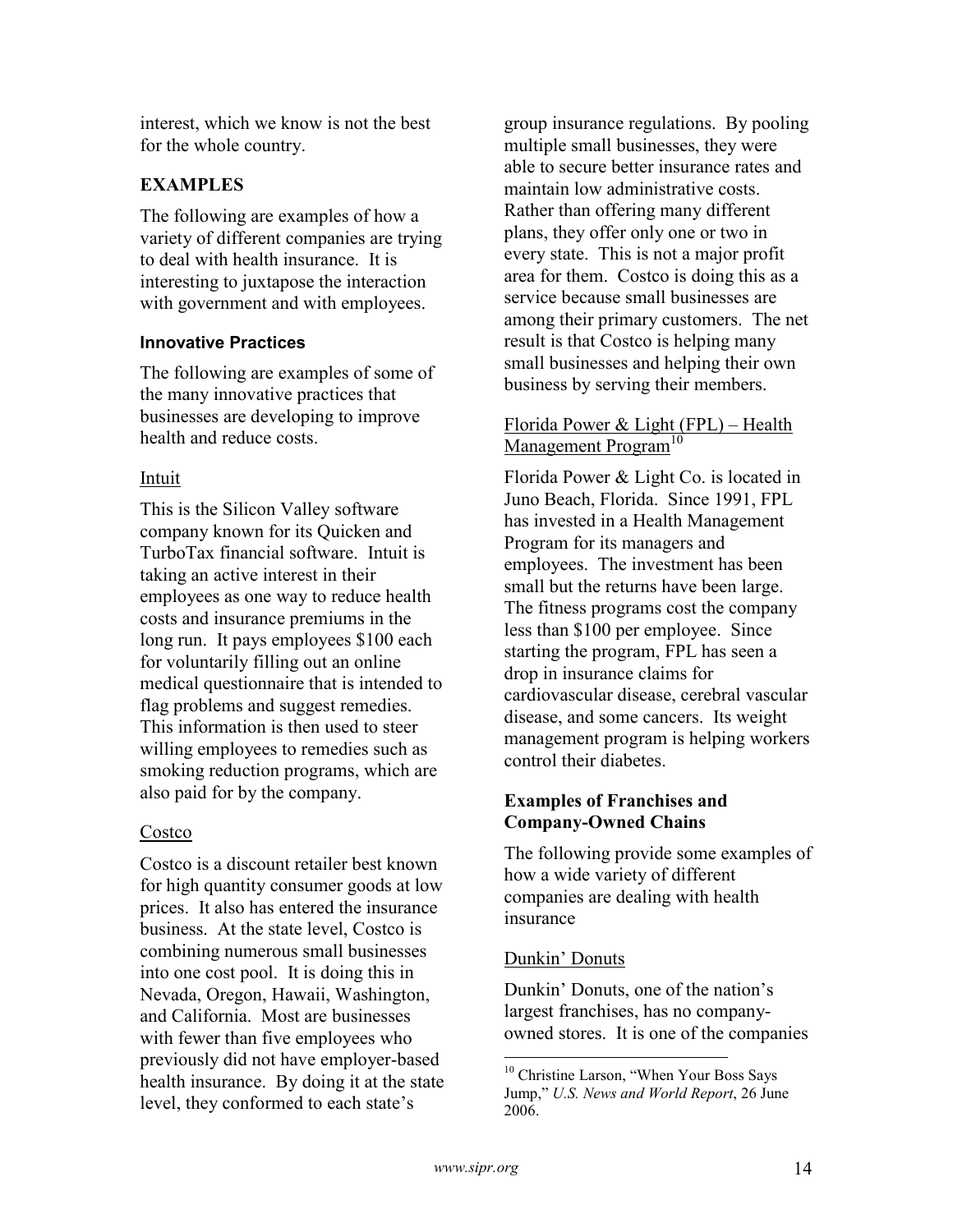cited as having a large number of its employees on public health programs. Until recently, each franchise had to decide whether or not to offer health insurance. This was usually limited and/or expensive because each franchise did it on its own with a very small pool of employees.

Under ERISA and with approval from the U.S. Department of Labor, Dunkin' Donuts was able to offer its franchises a much lower cost group health insurance policy.<sup>11</sup> It did this by setting up a Distribution Center, which was wholly owned by the franchises. Under ERISA Section 3(5), the Distribution Center set up a health insurance plan to provide medical, surgical, or hospital benefits, or benefits in the event of sickness or accident to employees of Franchisees and of the Distribution Center and their dependents. Due to the much larger pool, the cost of insurance has been reduced.

## **Starbucks**

<u>.</u>

As described above, Starbuck does not franchise its stores. They are all company-owned. Starbucks puts a high premium on its workforce and on presenting a high quality and consistent level of service everywhere. A high percentage of its workers are part-timers, yet it has consciously made a business decision that anyone working more than 20 hours a week is entitled to a reasonably priced health care insurance package that can also include dental and vision coverage. For the company's topof the-line health insurance, a part-time worker pays around \$800 annually. This

<sup>11</sup> U.S. Department of Labor, Employee Benefits Security Administration, 31 August 2005, http://www.dol.gov/ebsa/pdf/ao2005-20a.pdf

is much less than the thousands of dollars an individual policy would cost. While the company is concerned about the continual increase in health care costs, they are providing this benefit to attract the type of workforce that they want. This is very much related to their vision and business plan.

## Domino's Pizza

Domino's Pizza consists of both company-owned units and franchised units, though most are franchised. Concerned about the increasing costs of employee benefit programs and health insurance premiums, Domino's established MaSSCorp as an association of the company's franchises. MaSSCorp's mission is to provide cost saving and innovative employee benefit solutions for Domino's Pizza **franchisees** 

This is not an employer-based state regulated group insurance or ERISA regulated insurance. Rather it is lowcost, fixed amount individual insurance. Due to the large number of franchises, Domino's was able to negotiate the price.

A number of plans and options are available to the franchises and the employees.

The Core plan pays 50 percent of the premium for the employee and allows buy-up options for higher levels of insurance; it allows employees to purchase coverage for additional family members. There is a Voluntary plan, which charges the employee 100 percent of the premium. A Dental/Vision plan also is available with a 100 percent employee premium.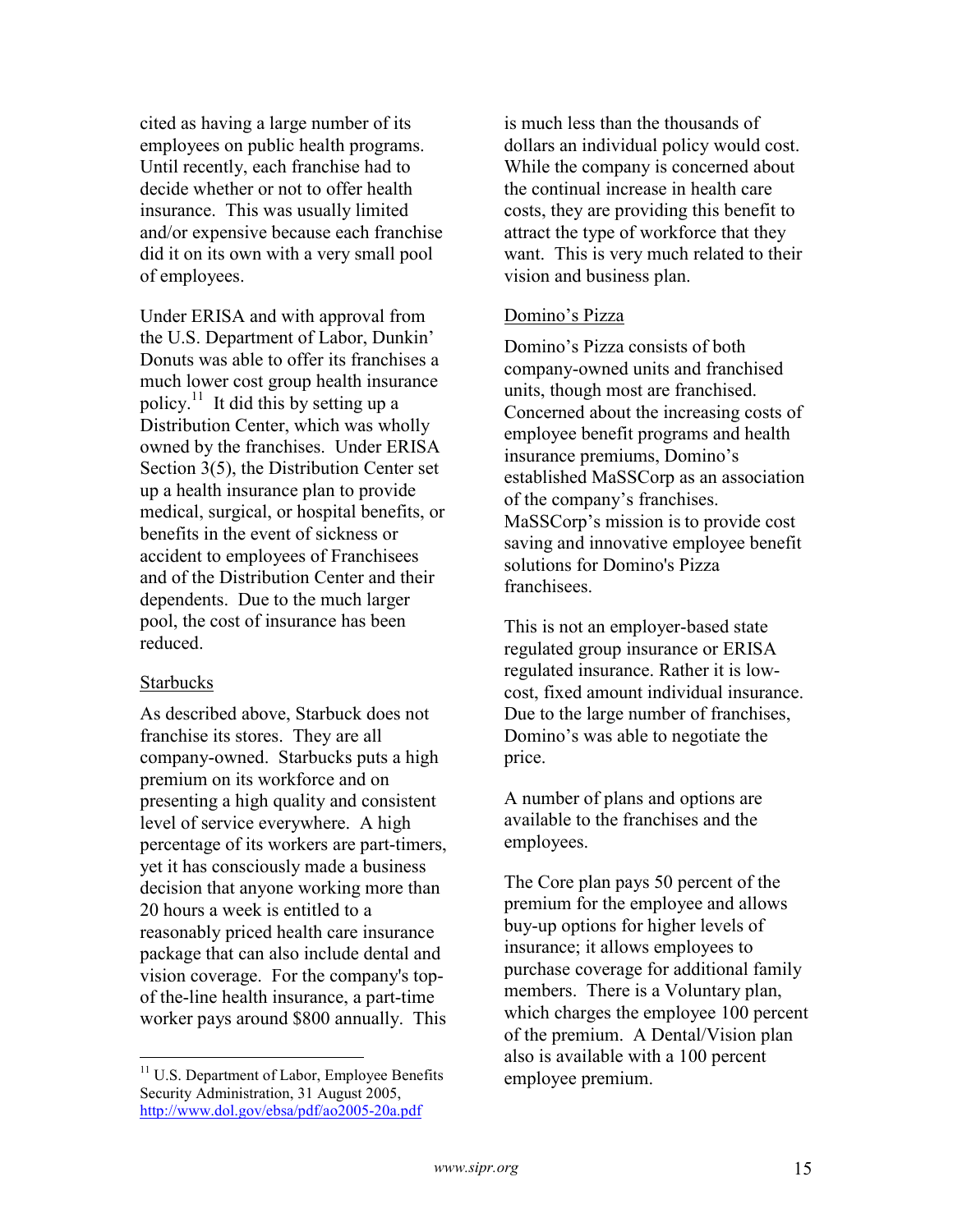While certainly very positive and undoubtedly for many more coverage than they had before, it is not a comprehensive major medical plan. When combined with a high deductible catastrophic plan, these options could provide a good choice for many employees.

## Jack in the Box

Jack in the Box owns 78 percent of its 2,006 namesake restaurants and all of the JBX Grills, which are scheduled to expand into Central California, Idaho and Dallas.

The company is remaking itself by emphasizing premium food and superior guest service. It also has fundamentally changed its approach to health insurance.

In an internal study, the company found that the average tenure of those with health insurance was 15 years versus 1.5 years for those without it.

To reduce turnover, Jack in the Box has started offering medical, dental, and vision insurance in December 2006 to full- and part-time hourly employees at company-owned Jack in the Box and JBX Grill restaurants. The company pays a portion of the premiums for hourly employees who have at least one year of service.

Since Jack in the Box has such a high percentage of company-owned restaurants, this insurance coverage is available to a large number of employees.

To put this in perspective, 60 percent of the 230 fast-food restaurants surveyed by the National Restaurant Association offer partially paid health insurance to

hourly employees. One percent provides fully paid health insurance.

Jack in the Box had offered health insurance to hourly workers until 1991, when the company stopped extending the benefit to new crew members. Since then, the company has tracked the tenure of those with company health insurance and those who joined after 1991. The average tenure of those with health insurance was 15 years versus 1.5 years for those without it. Jack in the Box estimates that it costs \$1,000 to recruit and train each new employee and that its health care plan will pay for itself if the turnover decreases. Jack in the Box also wants to be perceived as a good corporate citizen and a good company.

## Subway

Subway is the world's largest fast-food chain with over 21,000 restaurants located in the U.S alone. Sales in the U.S. totaled \$7.17 billion in 2005. All of its restaurants are franchises.

For corporate workers, the following benefits are offered:

- Medical and dental insurance
- Disability and life insurance
- Paid time off after completion of a 90-day orientation period

These benefits are contributory with the company and employee each paying 50 percent of the premiums.

Most of the Subway employees work for a franchise. It is up to each franchise to decide whether or not to offer health insurance. Some provide health insurance benefits while others do not.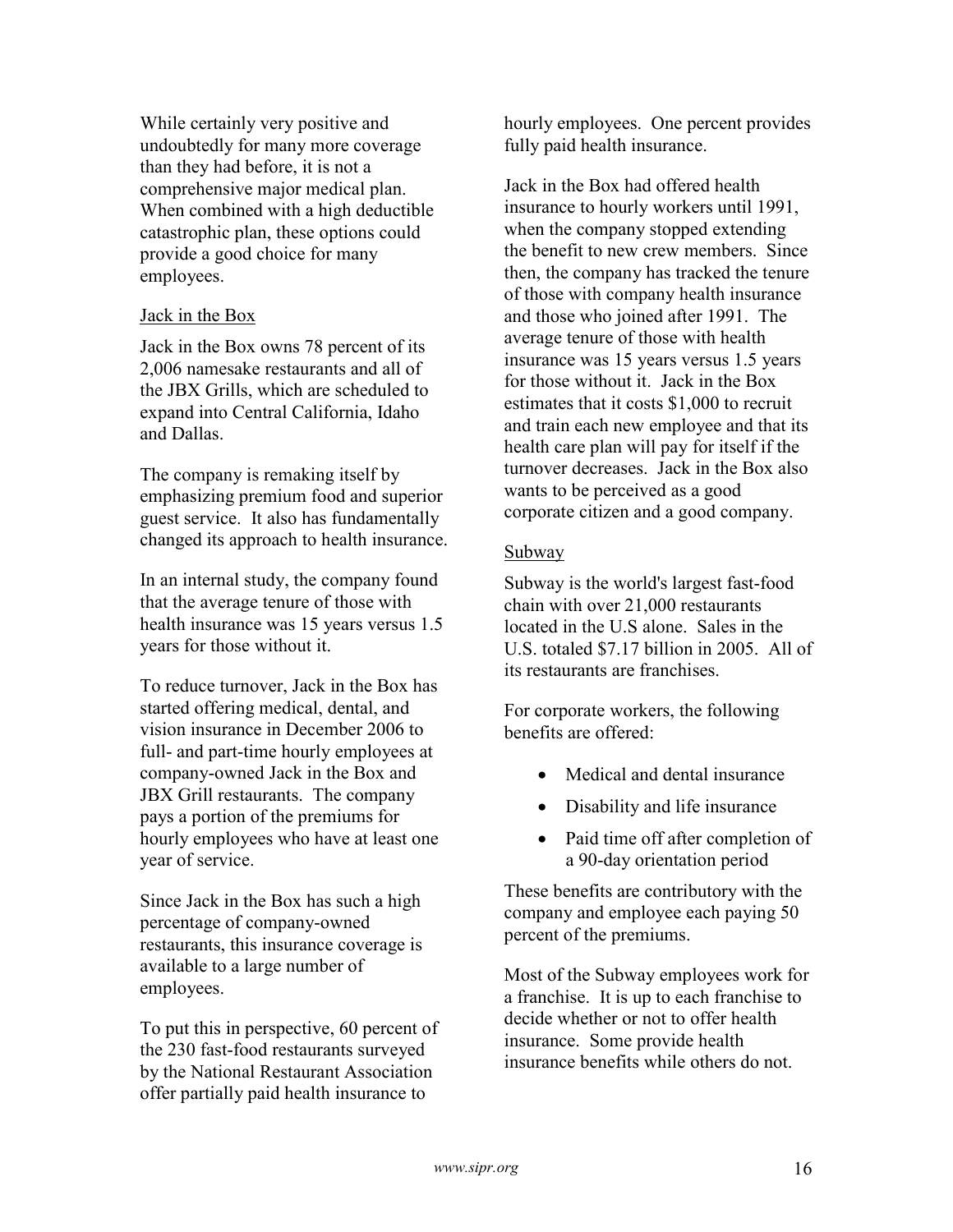## 7-Eleven

Most of the 7-Eleven stores are franchised.

At the corporate level, 7-Eleven offers health insurance benefits to its employees.

- For full-time employees and their eligible dependents, 7- Eleven offers a consumer driven health program through United Healthcare. Employees who elect medical coverage also are eligible for prescription drug coverage. A vision plan is available.
- For part-time employees, an affordable basic medical plan, which includes a limited prescription drug benefit plan, is available.

Employee benefits at franchise stores are governed by each franchisee's benefit package. Whether health care benefits are included is left to each franchise.

# Wal-Mart

Wal-Mart, the nation's largest employer, does not franchise its stores. Given its place in the U.S. economy, Wal-Mart came under intense criticism from states and advocacy groups over the number of its employees who receive government health insurance. Some states have actually published the number of Wal-Mart employees that receive government insurance.

Wal-Mart's performance prior to this criticism was about the same as other retail employers. According to the Employee Benefit Research Institute only 45 percent of workers in the retail sector overall receive health coverage

from their employer. At the time, Wal-Mart was covering 48 percent of its employees. Wal-Mart stated that an additional 40 percent of their employees had health insurance through their spouse's employer, a parents' plan, or from retirement and Medicare programs. Still, 25 percent of employees were parttime and not eligible for health insurance for two years. About half of Wal-Mart's employees were opting out because of the cost.

It is likely that the widespread criticism of Wal-Mart and the public concern about the growing number of uninsured in the U.S. had an impact on the company. In October 2005, Wal-Mart announced that it was introducing a cheaper health insurance plan to make health insurance more affordable.

After implementing its new plan in 2006, Wal-Mart reported the following about employee (Associate) health  $in$ surance $^{12}$ .

- At a time when health insurance premiums for retail employees increased an average of 8.7 percent, the average Associate payroll deductions were 6 percent less overall in 2006 than in 2005.
- About 70,000 Associates who previously did not participate in Wal-Mart's health plans signed up for Wal-Mart benefits during 2006 benefits enrollment.
- Those who participate will pay a \$1,000 deductible, the maximum

 $\overline{a}$ 

<sup>&</sup>lt;sup>12</sup> "What's the story about Wal-Mart health care benefits?," Wal-Mart brochure, July 2006, http://www.walmartfacts.com/FactSheets/83200 6\_Health\_Care.pdf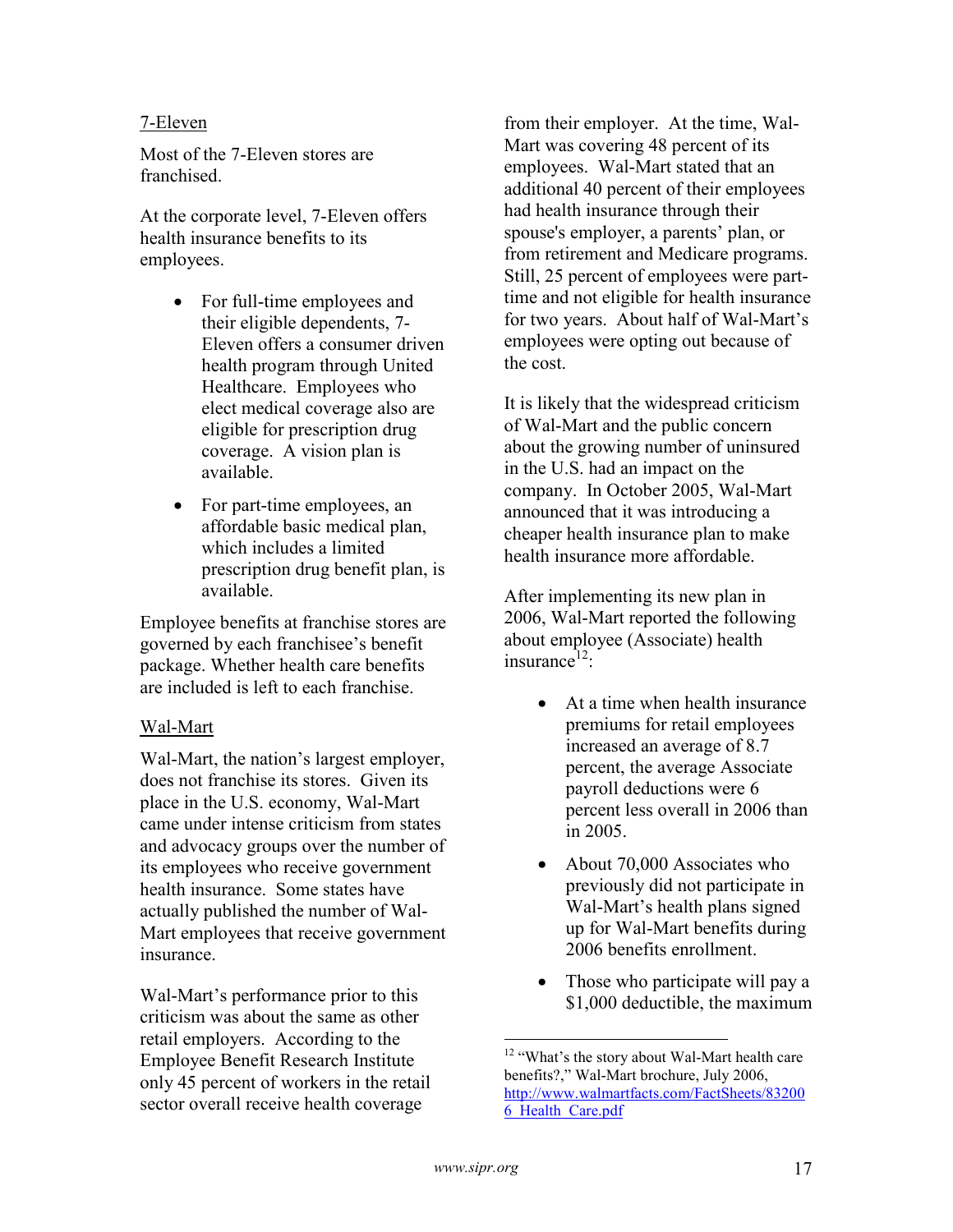under Wal-Mart's insurance for 2005. Monthly premiums will be, on average, less than \$25 for an individual; \$37 for a single parent; and \$65 for a family. The \$11 premium for individuals will be available in a handful of areas.

- All eligible Associates can obtain medical coverage for about \$23 a month. They can add their children—no matter how many—for about \$15 more per month.
- As of January 2007, Associates in an HSA-Qualified Plan with a Health Savings Account will receive an up-front contribution from the company equal to 20 percent of their medical plan's deductible. That ranges between \$250 and \$1,200 annually that Associates can apply to health care expenses, depending on the chosen plan option. In 2007, there will be a matching plan that will add an additional company contribution up to \$1,200 to match dollars that employees put into the HAS account.
- All the plans provide major medical coverage with no lifetime maximum after one year of enrollment. That means Associates' medical coverage will not run out in their time of greatest need.
- Approximately 7 percent of surveyed Associates said they were on Medicaid before their hire date; however, 5 percent were on Medicaid after being hired. That rate drops to 3

percent after two years at Wal-Mart.

- Wal-Mart emphasizes that they help their Associates obtain private health insurance and that both full-time and part-time can become eligible for Wal-Mart's medical plans.
- Wal-Mart provides health insurance to about 1 million people: approximately 600,000 Associates and nearly 400,000 family members are enrolled in a Wal-Mart medical plan at any given time.

Frequently raised concerns about the plan focus on the high deductible. Some point out that the plan's \$1,000 deductible would be high for Wal-Mart workers, particularly older employees who are likely to visit doctors more often, and that the plan might not cover expensive treatments, particularly in its first year.

Deductibles are \$1,000 for a plan with a low premium, which does not include routine treatments such as flu shots and child vaccinations. Wal-Mart emphasizes that its health insurance provides protection for catastrophic health expenses such as cancer treatment.

Wal-Mart is providing its employees with many choices for health insurance. In addition to major medical coverage with a high deductible, the company also provides limited benefit coverage and HSA accounts to help cover routine visits to the doctor and other costs not covered under the major medical policy.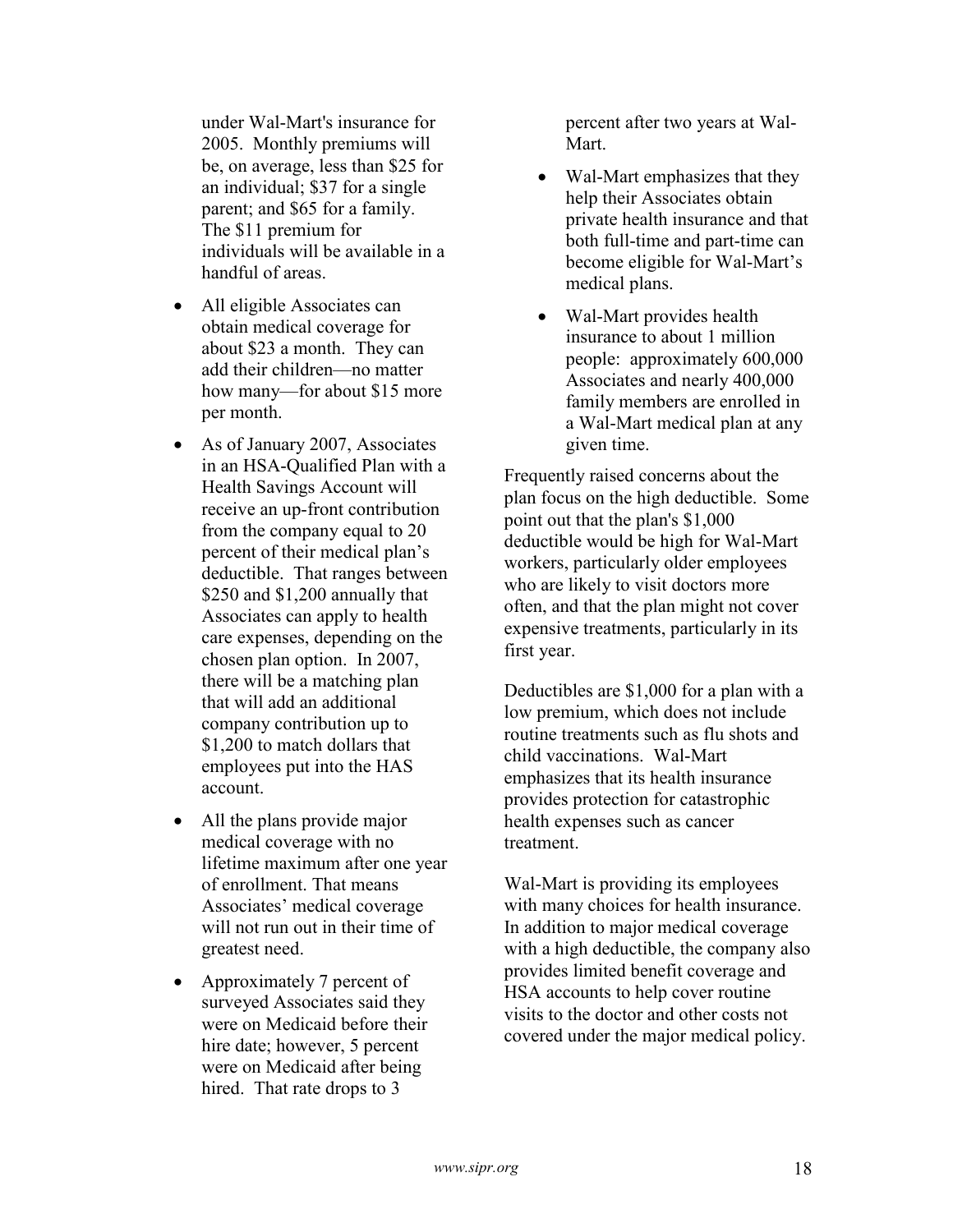# **Outreach**

## McDonald's

In Houston, Texas, several franchises participated in a community effort to enroll eligible children from the community in the SCHIP program. They set up a date and time (10:00 am to 2:00 pm) when parents could complete an application for SCHIP at participating McDonald's restaurants. This was done as a community outreach service to help inform families about the SCHIP program. McDonald's participated as one of the Children's Defense Fund "Back-to-School" Project partners.

## 60 Companies Promote Plan

In January 2005, 60 large employers, including General Electric, IBM, McDonald's, and Sears Roebuck joined together to sponsor an array of low-cost health insurance options to cover uninsured part-time and temporary workers, contractors, consultants and early retirees who typically are not eligible for employer health plans.<sup>13</sup>

These options, offered to part-time employees, are not intended to replace employer-paid health plans that are already in place for full-time workers.

The plans range widely in cost from \$5 a month for a card that provides users with discounts for doctors and pharmacies to more than \$300 a month for a highdeductible plan that covers major medical and hospital expenses. UnitedHealth Group will offer the four lowest-cost options in all 50 states. UnitedHealth and Humana will offer the medical policies in states where they

<u>.</u>

have been approved by regulators. Cigna will offer the program's major medical option in Arizona.

The employers are not paying for the insurance. They are creating a large pool of participants, which will lower the overall cost of the insurance.

It is noteworthy that a group of large employers decided to cooperate to address some of the issues with access and affordability to health insurance. They acknowledge that it does not solve all of the problems. But, it is a positive step. It also is significant that they have offered different types of insurance including group insurance that is regulated by states.

This demonstrates that employers are attuned to the issues and needs for health insurance and are taking positive steps to provide more access and affordability.

## Use of Technology

One of the issues with health insurance and health issues is communication of information and choices to employees. Distance learning can be used as an effective tool by both government and employers to communicate this important but complex information. Fortunately web-based learning can be used as a very effective tool for franchises and other chains that are spread all over the country. Franchises such as Dunkin' Donuts and Subway are now using web-based learning as a costeffective training tool.<sup>14</sup> This technology could be used to

 $\overline{a}$ 

<sup>&</sup>lt;sup>13</sup> Milt Freudenheim, "60 Companies Plan to Sponsor Health Coverage for Uninsured," New York Times, 27 January 2005.

<sup>&</sup>lt;sup>14</sup> Julie Ritzer Ross, "Operators cite benefits of online training tools: lower costs and consistency of service named among chief advantages of Web-based learning," Nation's Restaurant News, 14 August 2006.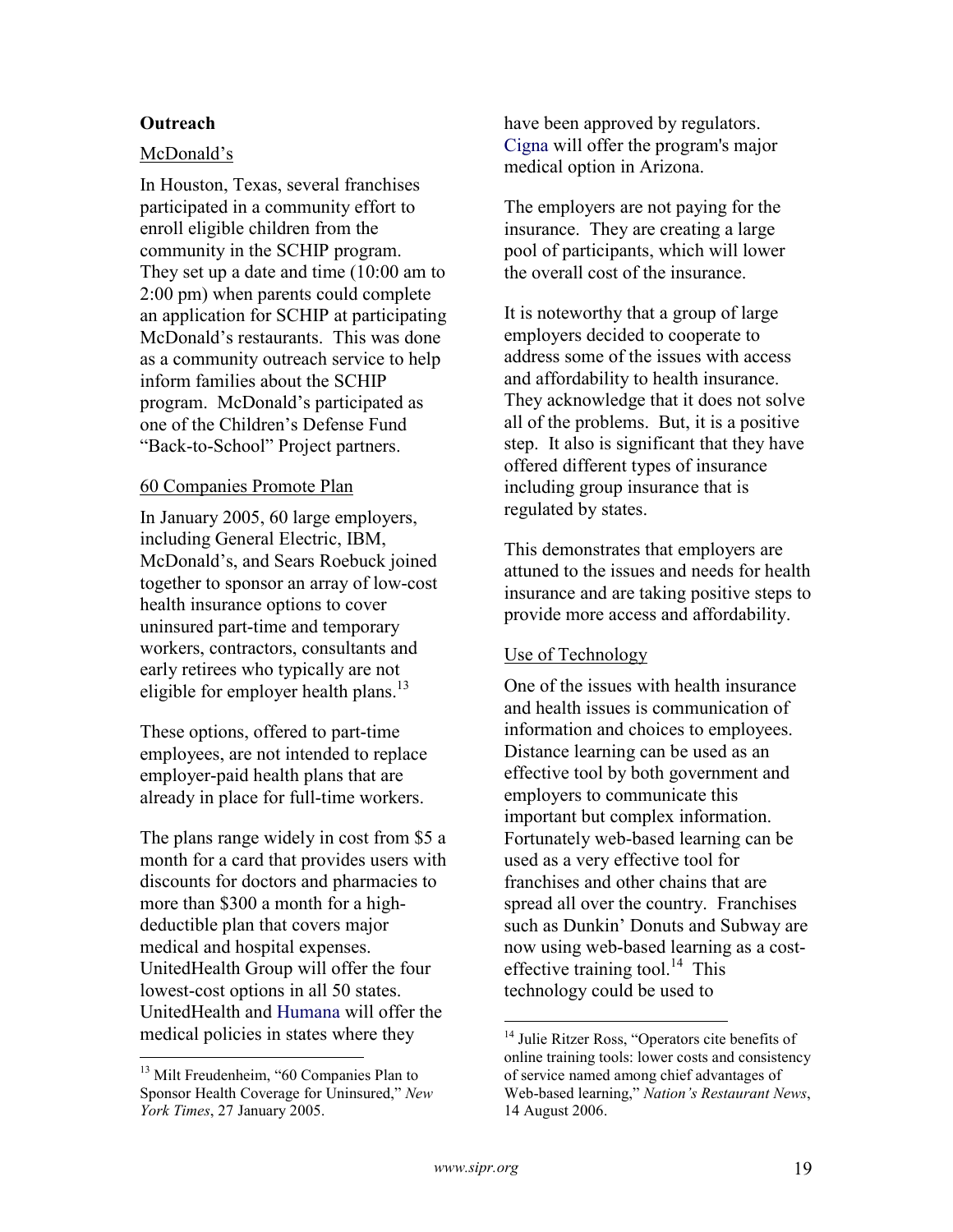communicate health insurance options, wellness, and other health information to employees.

# SUPPORT FOR EMPLOYER-BASED HEALTH INSURANCE

The number of uninsured Americans today stands at 45 million. Many of these uninsured Americans (60 percent or more, by some estimates) work for or depend on small employers who lack the ability to provide health benefits for their workers and their families.

# **CONCLUSION**

This paper presented many different aspects of employer-based health care and focused on examples from employers with franchise or companyowned chain operations. The following conclusions are drawn about this very important issue:

- 1. There are a large number of choices. Employers and employees need to understand the differences among the plans in order to make good choices. Some of the choices, such as group insurance, are regulated by each state; other choices are regulated by the U.S. Department of Labor while others like individual health insurance have little regulation. Due to the complexity of the choices, it is clear that education and understanding must be a priority at all levels – government, employers, and employees.
- 2. Franchises have multiple models. Some companies allow the individual franchise unit to act independently like any other small business. As with any small business, providing employee

benefits including health care is completely up to the individual franchise owner. With other models, franchises are able to join together through associations to offer lowercost health insurance options to their employees.

- 3. Small businesses are often not entirely alone. At least at the state level, small businesses can often join together to form larger groups, which are eligible for lower health insurance prices.
- 4. Health insurance is not just a burden on businesses. Many use it to compete with other businesses and to attract and maintain the best employees.
- 5. Limited-benefit programs can leave employees unprotected against major medical expenses.
- 6. The struggle over the health care issue is complex and multi-faceted. It is by no means a totally negative or bleak picture. There is growing evidence of innovation and an increased focus on wellness programs to improve health, reduce illness, and control costs.
- 7. It is a mistake to make blanket categorizations about franchises vs. company-owned chains. Both can be innovative and both can offer good health insurance options to their employees.
- 8. Many companies, franchise, and corporations are approaching health insurance in a positive manner. While health insurance is undeniably considered to be a burden, concerned businesses are not seeking to pass the cost of insurance off on the government or their employees, but rather are using